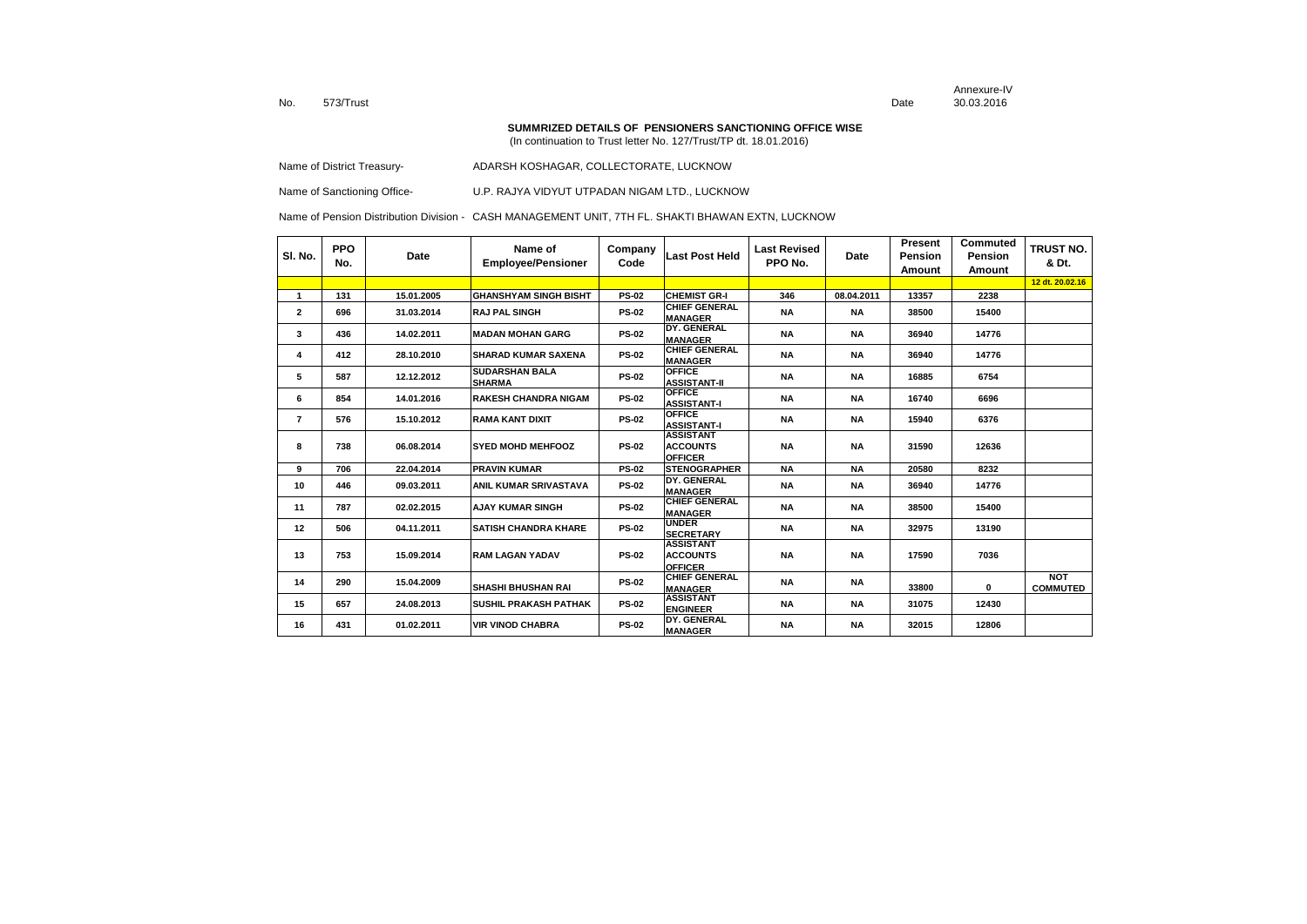Annexure-IVDate 30.03.2016

#### **SUMMRIZED DETAILS OF PENSIONERS SANCTIONING OFFICE WISE**

(In continuation to Trust letter No. 127/Trust/TP dt. 18.01.2016)

Name of District Treasury-<br>
ADARSH KOSHAGAR, COLLECTORATE, LUCKNOW

Name of Sanctioning Office- U.P. RAJYA VIDYUT UTPADAN NIGAM LTD., LUCKNOW

| SI. No. | <b>PPO</b><br>No. | Date       | Name of<br><b>Employee/Pensioner</b>  | Company<br>Code | Last Post Held                                       | <b>Last Revised</b><br>PPO No.  | Date       | Present<br>Pension<br>Amount | Commuted<br>Pension<br>Amount | TRUST NO.<br>& Dt.                         |
|---------|-------------------|------------|---------------------------------------|-----------------|------------------------------------------------------|---------------------------------|------------|------------------------------|-------------------------------|--------------------------------------------|
|         |                   |            |                                       |                 |                                                      |                                 |            |                              |                               | 06 dt. 18.02.16                            |
| 17      | 819               | 30.07.2015 | <b>GANESH PRASAD</b><br>SRIVASTAVA    | <b>PS-02</b>    | <b>ASSISTANT</b><br><b>ENGINEER</b>                  | <b>NA</b>                       | <b>NA</b>  | 33800                        | 13520                         | <b>Till date</b><br>Commutaion<br>not paid |
| 18      | 814               | 07.07.2015 | <b>VINOD BIHARI LAL</b>               | <b>PS-02</b>    | <b>ASSISTANT</b><br><b>ENGINEER</b>                  | <b>NA</b>                       | <b>NA</b>  | 33135                        | 13254                         | <b>TRANSFER</b><br><b>CASE</b>             |
| 19      | 776               | 09.01.2015 | <b>RAM CHANDRA SHARMA</b>             | <b>PS-02</b>    | <b>EXECUTIVE</b><br><b>ENGINEER</b>                  | NA                              | <b>NA</b>  | 30640                        | 12256                         | <b>Till date</b><br>Commutaion<br>not paid |
| 20      | 418               | 19.11.2010 | <b>MAHESH RAM VERMA</b>               | <b>PS-02</b>    | <b>SECTION OFFICER</b>                               | <b>NA</b>                       | <b>NA</b>  | 30200                        | 12080                         |                                            |
| 21      | 739               | 08.08.2014 | <b>AJEET KUMAR</b>                    | <b>PS-02</b>    | <b>ASSISTANT</b><br><b>ENGINEER</b>                  | ΝA                              | <b>NA</b>  | 34980                        | 13992                         |                                            |
| 22      | 835               | 27.08.2015 | <b>MIRZA NAYYAR BAIG</b>              | <b>PS-02</b>    | <b>CHIEF ENGINEER</b>                                | NA                              | NA         | 38500                        | 15400                         | <b>Till date</b><br>Commutaion<br>not paid |
| 23      | 656               | 19.08.2013 | SANTOSH KUMAR SINHA                   | <b>PS-02</b>    | <b>ACCOUNTS</b><br><b>OFFICER</b>                    | <b>NA</b>                       | <b>NA</b>  | 34980                        | 13992                         |                                            |
| 24      | 497               | 26.10.2015 | <b>HARISH CHANDRA RAM</b>             | <b>PS-02</b>    | <b>ASSISTANT</b><br><b>ENGINEER</b>                  | ΝA                              | <b>NA</b>  | 37115                        | 14846                         | <b>Till date</b><br>Commutaion<br>not paid |
| 25      | 474               | 16.07.2011 | OM PRAKASH VAISH                      | <b>PS-02</b>    | <b>EXECUTIVE</b><br><b>ENGINEER</b>                  | <b>Mentioned in</b><br>Org. PPO | 20.07.2010 | 34815                        | 12068                         |                                            |
| 26      | 328               | 08.12.2009 | DR. DEEPAK SAWHNEY                    | <b>PS-02</b>    | Dy. CHIEF<br><b>MEDICAL</b><br><b>OFFICER</b>        | <b>NA</b>                       | ΝA         | 33970                        | 12068                         |                                            |
| 27      | 329               | 08.12.2009 | <b>DR. RUKMINI SAWHNEY</b>            | <b>PS-02</b>    | <b>Dy. CHIEF</b><br><b>MEDICAL</b><br><b>OFFICER</b> | NA                              | <b>NA</b>  | 33970                        | 12068                         |                                            |
| 28      | 739               | 08.08.2014 | <b>RATNESHWAR KUMAR</b><br>SRIVASTAVA | <b>PS-02</b>    | <b>ASSISTANT</b><br><b>ENGINEER</b>                  | <b>NA</b>                       | <b>NA</b>  | 34980                        | 13992                         |                                            |
| 29      | 857               | 18.01.2016 | <b>MRS. MEETA MUKHERJEE</b>           | <b>PS-02</b>    | <b>OFFICE</b><br><b>SUPERINTENDEN</b>                | NA                              | NA         | 17420                        | 6968                          | <b>Till date</b><br>Commutaion<br>not paid |
| 30      | 643               | 31.07.2013 | <b>MOHD. YUNUS</b>                    | <b>PS-02</b>    | <b>STENOGRAPHER</b>                                  | <b>NA</b>                       | <b>NA</b>  | 16625                        | 6650                          |                                            |
| 31      | 824               | 12.08.2015 | ARUN KUMAR GUPTA                      | <b>PS-02</b>    | <b>STENOGRAPHER</b>                                  | NA                              | NA         | 21025                        | 8410                          | <b>Till date</b><br>Commutaion<br>not paid |
| 32      | 827               | 18.08.2015 | <b>PRADEEP KUMAR MATHUR</b>           | <b>PS-02</b>    | <b>OFFICE</b><br><b>ASSISTANT-I</b>                  | ΝA                              | NA         | 16580                        | 6632                          | <b>Till date</b><br>Commutaion<br>not paid |
| 33      | 855               | 15.01.2016 | <b>PRATAP SINGH BISHT</b>             | <b>PS-02</b>    | <b>PEON</b>                                          | NA                              | NA         | 11540                        | 4616                          | <b>Till date</b><br>Commutaion<br>not paid |
| 34      | 499               | 29.09.2011 | <b>BAL KISHAN</b>                     | <b>PS-02</b>    | <b>PEON</b>                                          | <b>NA</b>                       | <b>NA</b>  | 10075                        | 4030                          |                                            |
| 35      | 611               | 06.05.2013 | <b>KHEEM SINGH RAWAT</b>              | <b>PS-02</b>    | <b>PEON</b>                                          | <b>NA</b>                       | <b>NA</b>  | 11540                        | 4616                          |                                            |
| 36      | 633               | 12.07.2013 | SHIV SHANKAR                          | <b>PS-02</b>    | <b>PEON</b>                                          | NA                              | <b>NA</b>  | 10075                        | 4030                          |                                            |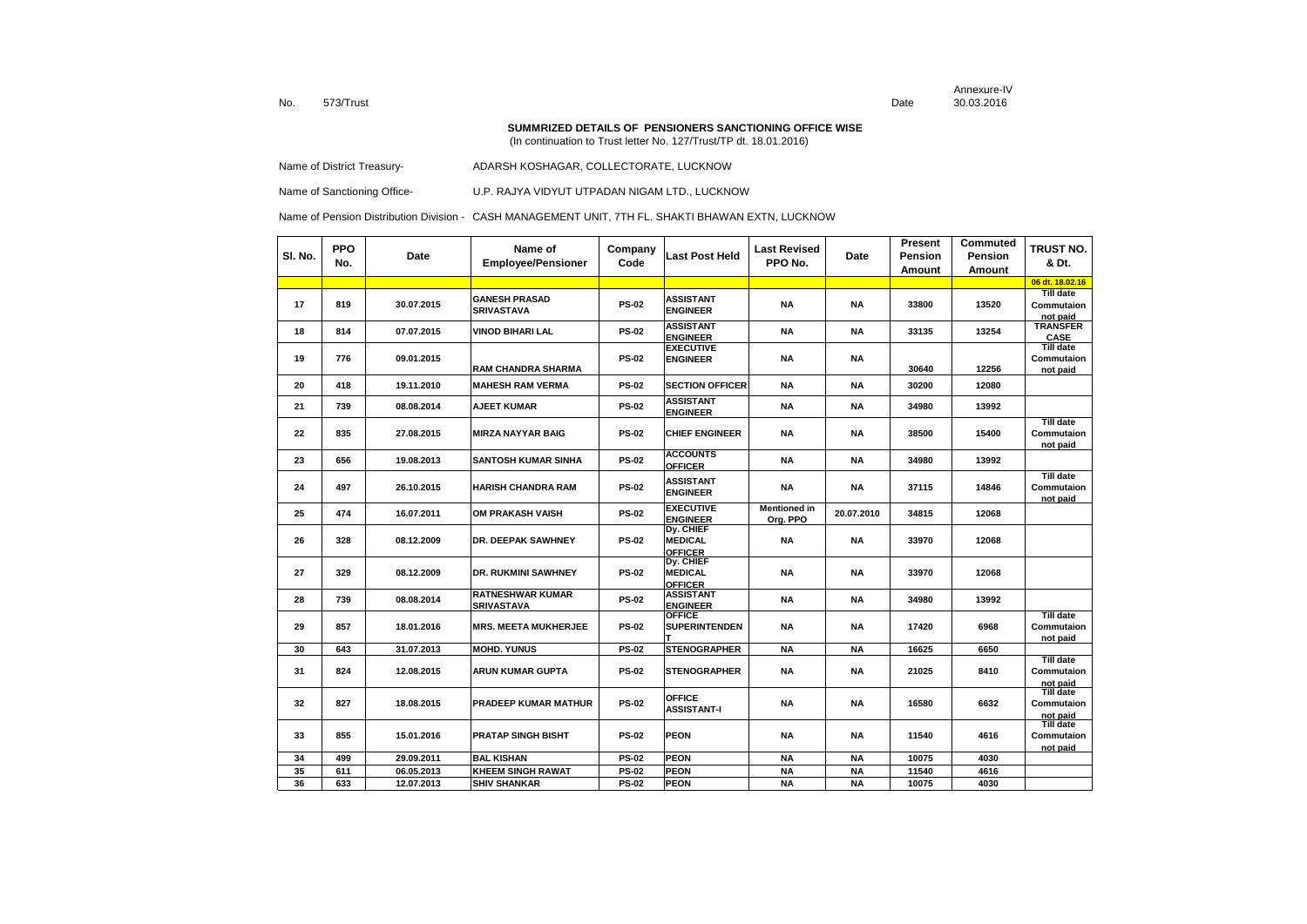Annexure-IVDate 30.03.2016

#### **SUMMRIZED DETAILS OF PENSIONERS SANCTIONING OFFICE WISE**

(In continuation to Trust letter No. 127/Trust/TP dt. 18.01.2016)

| Name of District Treasury- |  | ADARSH KOSHAGAR. COLLECTORATE. LUCKNOW |
|----------------------------|--|----------------------------------------|
|----------------------------|--|----------------------------------------|

Name of Sanctioning Office- U.P. RAJYA VIDYUT UTPADAN NIGAM LTD., LUCKNOW

| SI. No. | <b>PPO</b><br>No. | Date       | Name of<br><b>Employee/Pensioner</b>       | Company<br>Code | Last Post Held                                 | <b>Last Revised</b><br>PPO No. | <b>Date</b> | Present<br><b>Pension</b><br>Amount | Commuted<br><b>Pension</b><br>Amount | <b>TRUST NO.</b><br>& Dt. |
|---------|-------------------|------------|--------------------------------------------|-----------------|------------------------------------------------|--------------------------------|-------------|-------------------------------------|--------------------------------------|---------------------------|
|         |                   |            |                                            |                 |                                                |                                |             |                                     |                                      | 199 dt. 08.03.16          |
| 37      | 618               | 29.05.2013 | <b>BABU LAL RAWAT</b>                      | <b>PS-02</b>    | <b>FERO BUOY</b>                               | 2974                           | 10.12.2013  | 10380                               | 4152                                 |                           |
| 38      | $\mathbf{2}$      | 10.10.2001 | <b>ARUN KUMAR MATHUR</b>                   | <b>PS-02</b>    | <b>CHIEF GENERAL</b><br><b>MANAGER</b>         | 500                            | 14.05.2015  | 31500                               | 4564                                 |                           |
| 39      | 653               | 17.08.2013 | <b>SHAHID HUSAIN</b>                       | <b>PS-02</b>    | <b>COMPUTER</b>                                | <b>NA</b>                      | <b>NA</b>   | 15120                               | 6048                                 |                           |
| 40      | 669               | 31.10.2013 | <b>RAJIV GOYAL</b>                         | <b>PS-02</b>    | <b>CHIEF GENERAL</b><br><b>MANAGER</b>         | <b>NA</b>                      | <b>NA</b>   | 38500                               | 15400                                |                           |
| 41      | 492               | 15.09.2011 | <b>MANOSH KUMAR</b><br><b>MAZUMDAR</b>     | <b>PS-02</b>    | <b>EXECUTIVE</b><br><b>ENGINEER</b>            | <b>NA</b>                      | <b>NA</b>   | 38050                               | 15220                                |                           |
| 42      | 265               | 09.04.2010 | <b>RAJENDRA KUMAR</b><br><b>SHARMA</b>     | <b>PS-02</b>    | <b>EXECUTIVE</b><br><b>ENGINEER</b>            | 225                            | 14.02.2011  | 35860                               | 12432                                |                           |
| 43      | 189               | 05.06.2006 | <b>ASHOK KUMAR AGARWAL</b>                 | <b>PS-02</b>    | <b>GENERAL</b><br><b>MANAGER</b>               | 500                            | 14.05.2015  | 27350                               | 6674                                 |                           |
| 44      | 619               | 06.06.2013 | <b>JAI RAM NIRMAL</b>                      | <b>PS-02</b>    | <b>ACCOUNTANT</b>                              | <b>NA</b>                      | <b>NA</b>   | 15940                               | 6376                                 |                           |
| 45      | 34                | 05.09.2002 | PALLKOLU BASAV RAJU                        | <b>PS-02</b>    | <b>DY. GENERAL</b><br><b>MANAGER</b>           | 500                            | 14.05.2015  | 27350                               | 4243                                 |                           |
| 46      | $\overline{7}$    | 21.11.2001 | <b>HOOB LAL</b>                            | <b>PS-02</b>    | <b>ASSISTANT</b><br><b>ENGINEER</b>            | 500                            | 14.05.2015  | 24295                               | 2994                                 |                           |
| 47      | 609               | 01.05.2013 | <b>MOHD. SHAUKATULLAH</b><br><b>ANSARI</b> | <b>PS-02</b>    | <b>ASSISTANT</b><br><b>ENGINEER</b>            | <b>NA</b>                      | <b>NA</b>   | 33960                               | 13584                                |                           |
| 48      | 519               | 24.12.2011 | <b>SHIV KUMAR</b>                          | <b>PS-02</b>    | <b>PEON</b>                                    | <b>NA</b>                      | <b>NA</b>   | 8390                                | 3356                                 |                           |
| 49      | 852               | 04.01.2016 | <b>SHIV SWARUP ASTHANA</b>                 | <b>PS-02</b>    | <b>JUNIOR</b><br><b>ENGINEER</b>               | <b>NA</b>                      | <b>NA</b>   | 18250                               | 7300                                 |                           |
| 50      | 585               | 05.12.2012 | <b>SURYA PRAKASH</b><br><b>SRIVASTAVA</b>  | <b>PS-02</b>    | <b>CHEMIST GR-I</b>                            | <b>NA</b>                      | <b>NA</b>   | 32015                               | 12806                                |                           |
| 51      | 55                | 02.04.2003 | <b>HEERA LAL</b>                           | <b>PS-02</b>    | <b>UNDER</b><br><b>SECRETARY</b>               | 500                            | 14.05.2015  | 23050                               | 2910                                 |                           |
| 52      | 6                 | 30.10.2001 | <b>RAVI SHANKAR KHATRI</b>                 | <b>PS-02</b>    | DY. GENERAL<br><b>MANAGER</b>                  | 500                            | 14.05.2015  | 27350                               | 4252                                 |                           |
| 53      | 751               | 12.09.2014 | <b>ASHOK KUMAR AGARWAL</b>                 | <b>PS-02</b>    | DY. CHIEF<br><b>ACCOUNTS</b><br><b>OFFICER</b> | <b>NA</b>                      | <b>NA</b>   | 36030                               | 14412                                |                           |
| 54      | 136               | 02.03.2005 | <b>MOHD. MUSLIM USMANI</b>                 | <b>PS-02</b>    | <b>EXECUTIVE</b><br><b>ENGINEER</b>            | 500                            | 14.05.2015  | 25692                               | 3757                                 |                           |
| 55      | 312               | 04.09.2009 | <b>MRS. NEERJA SINGH</b>                   | <b>PS-02</b>    | <b>OFFICE</b><br><b>ASSISTANT-III</b>          | 500                            | 14.05.2015  | 5685                                | 1920                                 |                           |
| 56      | 429               | 13.01.2011 | <b>MRS. NEENA VERMA</b>                    | <b>PS-02</b>    | <b>OFFICE</b><br><b>ASSISTANT-III</b>          | 156                            | 21.01.2015  | 6433                                | 2339                                 |                           |
| 57      | 73                | 03.09.2003 | <b>MUSHTAQ AHMAD</b>                       | <b>PS-02</b>    | <b>STENOGRAPHER</b>                            | 20                             | 10.01.2011  | 14755                               | 2098                                 |                           |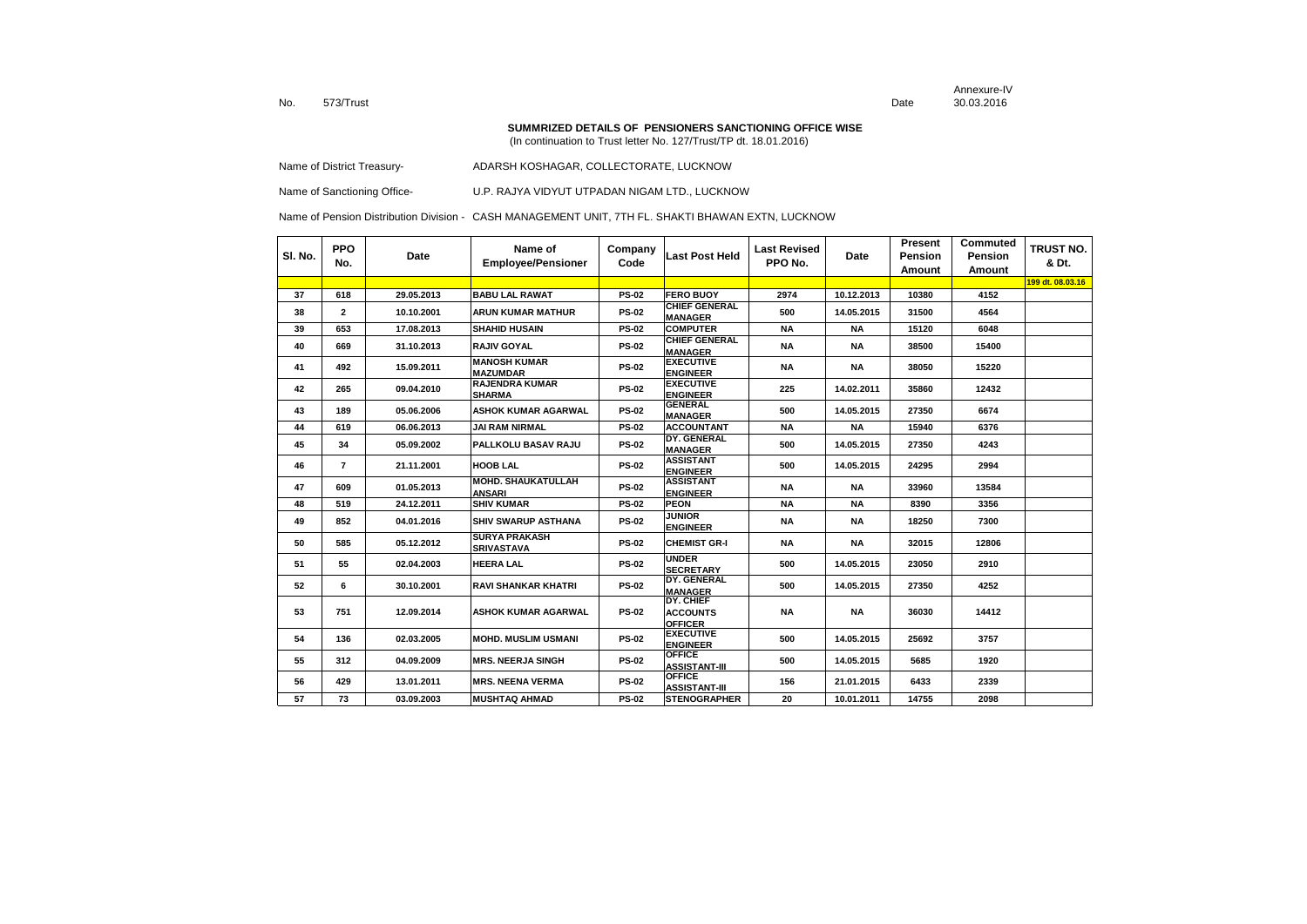Annexure-IVDate 30.03.2016

#### **SUMMRIZED DETAILS OF PENSIONERS SANCTIONING OFFICE WISE**

(In continuation to Trust letter No. 127/Trust/TP dt. 18.01.2016)

Name of District Treasury-<br>
ADARSH KOSHAGAR, COLLECTORATE, LUCKNOW

Name of Sanctioning Office- U.P. RAJYA VIDYUT UTPADAN NIGAM LTD., LUCKNOW

| SI. No. | <b>PPO</b><br>No. | Date       | Name of<br><b>Employee/Pensioner</b>        | Company<br>Code | <b>Last Post Held</b>                  | <b>Last Revised</b><br>PPO No. | Date       | Present<br>Pension<br>Amount | Commuted<br>Pension<br>Amount | <b>TRUST NO.</b><br>& Dt. |
|---------|-------------------|------------|---------------------------------------------|-----------------|----------------------------------------|--------------------------------|------------|------------------------------|-------------------------------|---------------------------|
|         |                   |            |                                             |                 |                                        |                                |            |                              |                               | 167 dt. 04.03.16          |
| 58      | 497               | 27.09.2011 | <b>MRS. BHOLI RAI</b>                       | <b>PS-02</b>    | <b>OFFICE</b><br><b>ASSISTANT-III</b>  | 2974                           | 10.12.2013 | 9273                         | 3490                          |                           |
| 59      | 264               | 29.08.2007 | <b>PRABHASH CHANDRA</b><br><b>BOSE</b>      | <b>PS-02</b>    | <b>OPERATOR GR-I</b>                   | NA                             | <b>NA</b>  | 11952                        | 2115                          |                           |
| 60      | 575               | 10.10.2012 | <b>DR. RAJIV KUMAR</b><br><b>CHATURVEDI</b> | <b>PS-02</b>    | <b>GENERAL</b><br><b>MANAGER</b>       | NA                             | <b>NA</b>  | 38050                        | 15220                         |                           |
| 61      | 177               | 26.12.2005 | <b>VIDUR SHYAM RAIZADA</b>                  | <b>PS-02</b>    | <b>ASSISTANT</b><br><b>ENGINEER</b>    | 500                            | 14.05.2015 | 22454                        | 2790                          |                           |
| 62      | 724               | 05.07.2014 | <b>DEV NANDAN PRASAD</b><br><b>SINGH</b>    | <b>PS-02</b>    | <b>PEON</b>                            | NA                             | NA         | 9275                         | 3710                          |                           |
| 63      | 437               | 15.02.2011 | <b>AJAY KUMAR SAXENA</b>                    | <b>PS-02</b>    | <b>EXECUTIVE</b><br><b>ENGINEER</b>    | NA                             | NA         | 36940                        | 14776                         |                           |
| 64      | 319               | 23.10.2009 | <b>CHANDRA PAL SINGH</b>                    | <b>PS-02</b>    | <b>CHIEF GENERAL</b><br><b>MANAGER</b> | 610                            | 21.05.2011 | 35860                        | 12432                         |                           |
| 65      | 665               | 18.09.2013 | <b>KM. MANJU SRIVASTAVA</b>                 | <b>PS-02</b>    | <b>ACCOUNTANT</b>                      | <b>NA</b>                      | <b>NA</b>  | 26735                        | 10694                         |                           |
| 66      | 199               | 22.08.2006 | <b>MIRZA MUSHIR BAIG</b>                    | <b>PS-02</b>    | <b>STENOGRAPHER</b>                    | 1605                           | 03.12.2010 | 14769                        | 2165                          |                           |
| 67      | 610               | 06.05.2013 | <b>MRS. NEELAM KHANNA</b>                   | <b>PS-02</b>    | <b>SECTION OFFICER</b><br>(SPL GR)     | NA                             | NA         | 17195                        | 6878                          |                           |
| 68      | 728               | 16.07.2014 | <b>VIRENDRA KUMAR</b><br><b>SRIVASTAVA</b>  | <b>PS-02</b>    | <b>OFFICE</b><br><b>SUPERINTENDEN</b>  | <b>NA</b>                      | NA         | 13515                        | 2392                          |                           |
| 69      | 686               | 22.01.2014 | SUBHASH CHANDRA JOSHI                       | <b>PS-02</b>    | <b>UNDER</b><br><b>SECRETARY</b>       | NA                             | <b>NA</b>  | 34000                        | 13600                         |                           |
| 70      | 567               | 04.09.2012 | <b>SAGHIR HASAN</b>                         | <b>PS-02</b>    | <b>OFFICE</b><br><b>SUPERINTENDEN</b>  | 1794                           | 11.09.2014 | 17510                        | 6878                          |                           |
| 71      | 832               | 20.08.2015 | <b>SYED WAZIR HASAN RIZVI</b>               | <b>PS-02</b>    | AJJIJIANT<br>EMCINEED                  | <b>NA</b>                      | <b>NA</b>  | 23050                        | 5130                          |                           |
| 72      | 768               | 17.11.2014 | <b>RAJENDRA PRASAD BHATT</b>                | <b>PS-02</b>    | <b>DRIVER</b>                          | NA                             | <b>NA</b>  | 13340                        | 5336                          |                           |
| 73      | 834               | 21.08.2015 | <b>DINESH SINGH</b>                         | <b>PS-02</b>    | <b>ASSISTANT</b><br><b>ENGINEER</b>    | ΝA                             | <b>NA</b>  | 37115                        | 14846                         |                           |
| 74      | 140               | 16.03.2005 | <b>SHIV NATH SINGH</b>                      | <b>PS-02</b>    | <b>EXECUTIVE</b><br><b>ENGINEER</b>    | 500                            | 14.05.2015 | 27350                        | 5490                          |                           |
| 75      | 713               | 29.04.2014 | <b>MRS. HAMIDA SIDDIQUI</b>                 | <b>PS-02</b>    | <b>OFFICE</b><br><b>ASSISTANT-I</b>    | NA                             | <b>NA</b>  | 16095                        | 6438                          |                           |
| 76      | 121               | 09.11.2004 | <b>PATIRAJ</b>                              | <b>PS-02</b>    | <b>CHIEF GENERAL</b><br><b>MANAGER</b> | NA                             | <b>NA</b>  | 30069                        | 4229                          |                           |
| 77      | 158               | 10.08.2006 | <b>SUSHIL CHANDRA</b><br><b>AGARWAL</b>     | <b>PS-02</b>    | <b>ASSISTANT</b><br><b>ENGINEER</b>    | 500                            | 14.05.2015 | 24295                        | 3040                          |                           |
| 78      | 326               | 03.12.2009 | <b>RAMANUJ RAI</b>                          | <b>PS-02</b>    | <b>CHEMIST GR-I</b>                    | 743                            | 24.06.2011 | 24178                        | 4481                          |                           |
| 79      | 343               | 08.02.2010 | <b>MRS. KIRAN SRIVASTAVA</b>                | <b>PS-02</b>    | <b>OFFICE</b><br><b>ASSISTANT-I</b>    | 2660                           | 20.09.2013 | 15455                        | 6066                          |                           |
| 80      | 493               | 19.09.2011 | SHRI PRAKASH CHANDRA                        | <b>PS-02</b>    | <b>WELFARE</b><br><b>OFFICER</b>       | 285                            | 23.02.2013 | 17985                        | 3964                          |                           |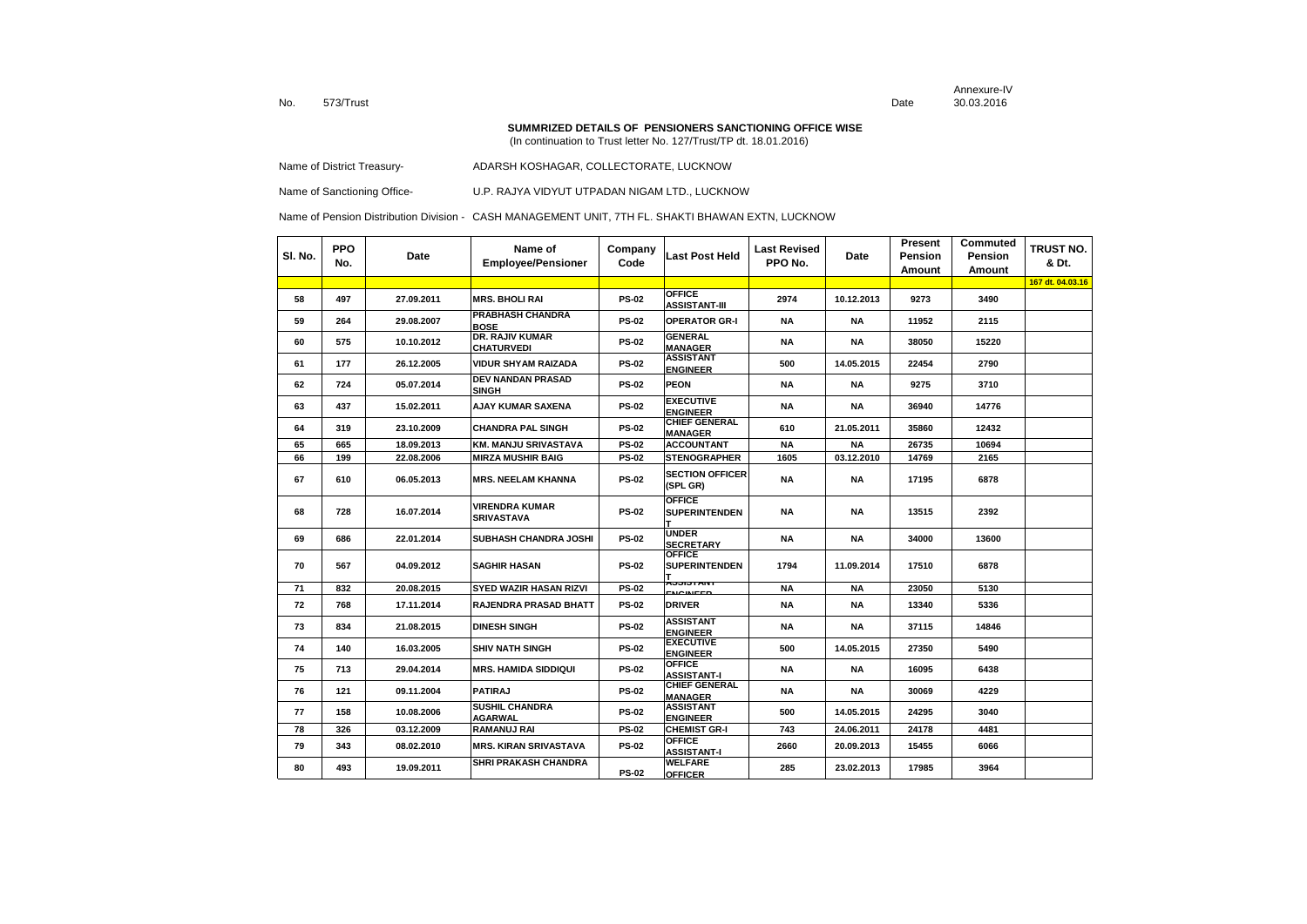Annexure-IVDate 30.03.2016

#### **SUMMRIZED DETAILS OF PENSIONERS SANCTIONING OFFICE WISE**

(In continuation to Trust letter No. 127/Trust/TP dt. 18.01.2016)

Name of District Treasury-<br>
ADARSH KOSHAGAR, COLLECTORATE, LUCKNOW

Name of Sanctioning Office- U.P. RAJYA VIDYUT UTPADAN NIGAM LTD., LUCKNOW

| SI. No. | <b>PPO</b><br>No. | Date       | Name of<br><b>Employee/Pensioner</b>     | Company<br>Code | <b>Last Post Held</b>                                 | <b>Last Revised</b><br>PPO No. | Date       | Present<br>Pension<br>Amount | Commuted<br>Pension<br>Amount | TRUST NO.<br>& Dt. |
|---------|-------------------|------------|------------------------------------------|-----------------|-------------------------------------------------------|--------------------------------|------------|------------------------------|-------------------------------|--------------------|
|         |                   |            |                                          |                 |                                                       |                                |            |                              |                               | 111 dt.01.03.16    |
| 81      | 197               | 18.08.2006 | <b>SHRIPRAKASH SINGH</b>                 | <b>PS-02</b>    | <b>GENERAL</b><br><b>MANAGER</b>                      | 220                            | 10.02.2011 | 32815                        | 12178                         |                    |
| 82      | 182               | 02.05.2006 | <b>SURESH KUMAR MEHTA</b>                | <b>PS-02</b>    | DY. GENERAL<br><b>MANAGER</b>                         | 6                              | 03.01.2011 | 31855                        | 11608                         |                    |
| 83      | 466               | 11.05.2011 | <b>SHAKTI KUMAR MISHRA</b>               | <b>PS-02</b>    | <b>ASSISTANT</b><br><b>ACCOUNTS</b><br><b>OFFICER</b> | <b>NA</b>                      | <b>NA</b>  | 30200                        | 12080                         |                    |
| 84      | 811               | 19.06.2015 | <b>RAKESH PAL CHOPRA</b>                 | <b>PS-02</b>    | DY. GENERAL<br><b>MANAGER</b>                         | <b>NA</b>                      | <b>NA</b>  | 34650                        | 13860                         |                    |
| 85      | 425               | 23.12.2010 | <b>DEVENDRA NARAIN</b><br><b>MATHUR</b>  | <b>PS-02</b>    | DY. GENERAL<br><b>MANAGER</b>                         | 612                            | 21.05.2011 | 34815                        | 12318                         |                    |
| 86      | 634               | 19.07.2013 | <b>PANCHAM SINGH</b>                     | <b>PS-02</b>    | <b>EXECUTIVE</b><br><b>ENGINEER</b>                   | 1605                           | 03.12.2010 | 33960                        | 13584                         |                    |
| 87      | 579               | 18.10.2012 | <b>RAKESH KUMAR</b><br><b>SRIVASTAVA</b> | <b>PS-02</b>    | <b>ASSISTANT</b><br><b>ENGINEER</b>                   | <b>NA</b>                      | <b>NA</b>  | 30475                        | 12190                         |                    |
| 88      | 445               | 05.03.2011 | <b>KAMRUDDIN</b>                         | <b>PS-02</b>    | <b>PEON</b>                                           | 2646                           | 18.09.2013 | 9940                         | 3912                          |                    |
| 89      | 622               | 20.06.2013 | <b>RADHA KRISHNA</b>                     | <b>PS-02</b>    | <b>ASSISTANT</b><br><b>ENGINEER</b>                   | <b>NA</b>                      | NA         | 28875                        | 11550                         |                    |
| 90      | 168               | 29.10.2005 | <b>KUSHAL SINGH</b>                      | <b>PS-02</b>    | <b>PEON</b>                                           | <b>NA</b>                      | <b>NA</b>  | 7187                         | 1272                          |                    |
| 91      | 218               | 23.12.2006 | <b>SAWALIA PRASAD SINGH</b>              | <b>PS-02</b>    | <b>ASSISTANT</b><br><b>ENGINEER</b>                   | 9                              | 03.01.2011 | 24895                        | 5888                          |                    |
| 92      | 379               | 25.06.2010 | <b>AMARNATH CHAURASIA</b>                | <b>PS-02</b>    | <b>CHIEF GENERAL</b><br><b>MANAGER</b>                | 201                            | 08.02.2011 | 35860                        | 12432                         |                    |
| 93      | 334               | 06.01.2010 | <b>ASHOK KUMAR SINGHAL</b>               | <b>PS-02</b>    | <b>CHIEF GENERAL</b><br><b>MANAGER</b>                | 1742                           | 27.12.2010 | 35860                        | 9732                          |                    |
| 94      | 313               | 05.09.2009 | <b>MRS. VEENA</b>                        | <b>PS-02</b>    | <b>STENOGRAPHER</b>                                   | 19                             | 10.01.2011 | 17745                        | 5666                          |                    |
| 95      | 37                | 25.09.2002 | <b>ABHAY SARAN KAPOOR</b>                | <b>PS-02</b>    | <b>CHIEF GENERAL</b><br><b>MANAGER</b>                | 500                            | 14.05.2015 | 33500                        | 11542                         |                    |
| 96      | 604               | 14.03.2013 | <b>MRS. RITA BISWAS</b>                  | <b>PS-02</b>    | <b>STENOGRAPHER</b>                                   | <b>NA</b>                      | NA         | 18120                        | 7248                          |                    |
| 97      | 605               | 15.03.2013 | <b>RAJESH KUMAR KATIYAR</b>              | <b>PS-02</b>    | <b>CHIEF GENERAL</b><br><b>MANAGER</b>                | <b>NA</b>                      | <b>NA</b>  | 38500                        | 15400                         |                    |
| 98      | 369               | 23.04.2010 | <b>RAM PRAGAT UPADHYAY</b>               | <b>PS-02</b>    | <b>CHIEF GENERAL</b><br><b>MANAGER</b>                | 284                            | 23.02.2013 | 38595                        | 13936                         |                    |
| 99      | 75                | 30.09.2003 | <b>RAM KISHOR YADAV</b>                  | <b>PS-02</b>    | <b>ASSISTANT</b><br><b>ACCOUNTS</b><br><b>OFFICER</b> | 500                            | 14.05.2015 | 24295                        | 2924                          |                    |
| 100     | 42                | 25.11.2002 | PREM CHANDRA AGARWAL                     | <b>PS-02</b>    | <b>ASSISTANT</b><br><b>ENGINEER</b>                   | 500                            | 14.05.2015 | 24295                        | 3040                          |                    |
| 101     | 175               | 15.12.2005 | ANAND BHARGAVA                           | <b>PS-02</b>    | <b>ACCOUNTS</b><br><b>OFFICER</b>                     | 500                            | 14.05.2015 | 24295                        | 3660                          |                    |
| 102     | 4                 | 15.10.2001 | <b>GIRISH</b>                            | <b>PS-02</b>    | <b>CHIEF GENERAL</b><br><b>MANAGER</b>                | 500                            | 14.05.2015 | 33500                        | 4658                          |                    |
| 103     | 287               | 22.12.2008 | <b>RIYASAT KHAN</b>                      | <b>PS-02</b>    | <b>PEON</b>                                           | 2646                           | 18.09.2013 | 9365                         | 1968                          |                    |
| 104     | 94                | 20.04.2004 | <b>GAJRAJ SINGH</b>                      | <b>PS-02</b>    | <b>GENERAL</b><br><b>MANAGER</b>                      | 500                            | 14.05.2015 | 27350                        | 4590                          |                    |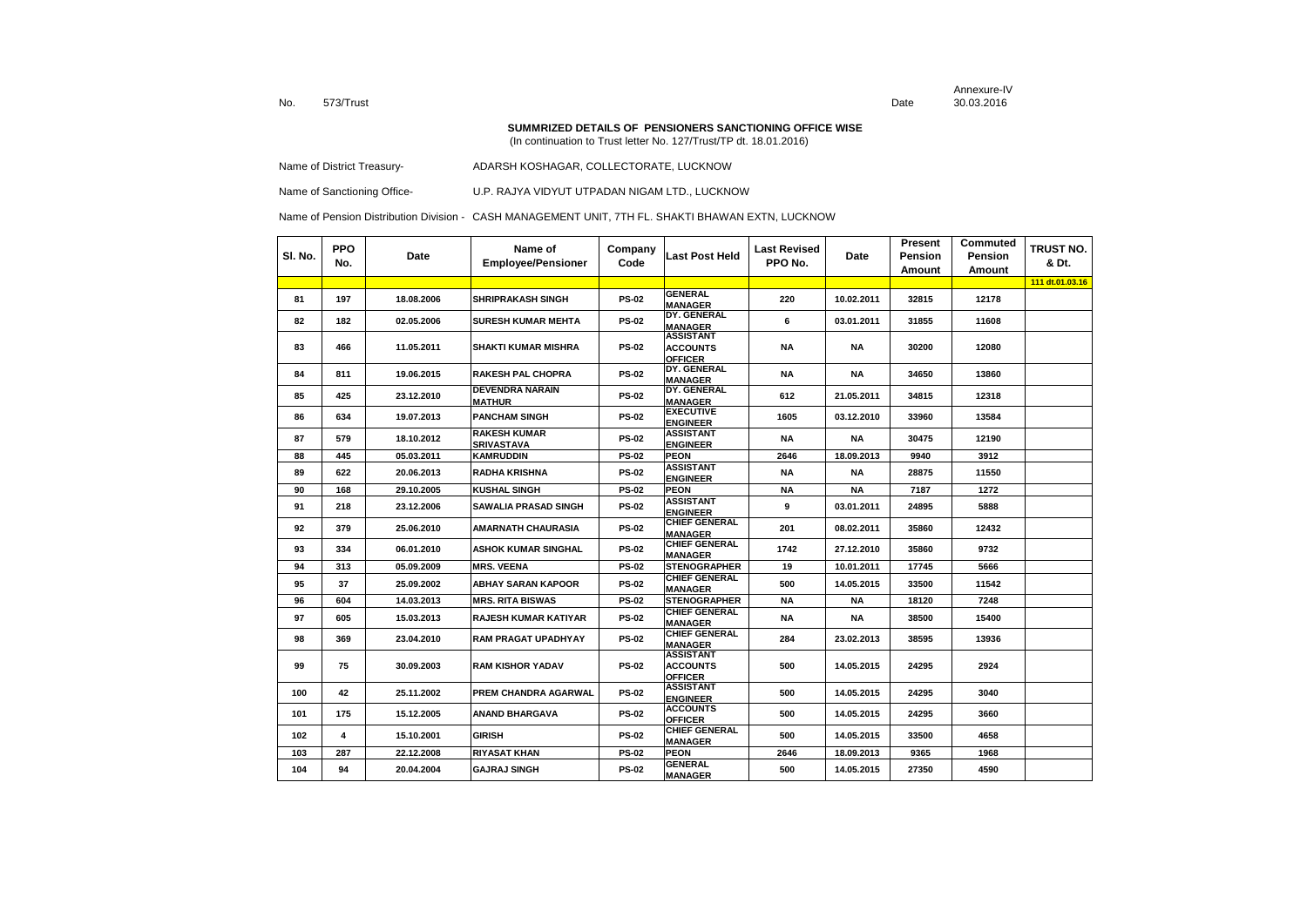Annexure-IVDate 30.03.2016

### **SUMMRIZED DETAILS OF PENSIONERS SANCTIONING OFFICE WISE**

(In continuation to Trust letter No. 127/Trust/TP dt. 18.01.2016)

Name of District Treasury-<br>
ADARSH KOSHAGAR, COLLECTORATE, LUCKNOW

Name of Sanctioning Office- U.P. RAJYA VIDYUT UTPADAN NIGAM LTD., LUCKNOW

| SI. No. | <b>PPO</b><br>No. | Date       | Name of<br><b>Employee/Pensioner</b>      | Company<br>Code | Last Post Held                           | Last Revised<br>PPO No. | <b>Date</b> | Present<br>Pension<br>Amount | Commuted<br>Pension<br>Amount | <b>TRUST NO.</b><br>& Dt. |
|---------|-------------------|------------|-------------------------------------------|-----------------|------------------------------------------|-------------------------|-------------|------------------------------|-------------------------------|---------------------------|
|         |                   |            |                                           |                 |                                          |                         |             |                              |                               | 223 dt. 26.02.16          |
| 105     | 8                 | 22.11.2001 | NIMAI RANJAN NANDI                        | <b>PS-02</b>    | <b>T.G. GR-I</b>                         | 2807                    | 29.06.2012  | 11001                        | 1880                          |                           |
| 106     | 526               | 30.01.2012 | <b>DR. VIMAL KISHOR SAXENA</b>            | <b>PS-02</b>    | <b>MEDICAL</b><br><b>OFFICER</b>         | <b>NA</b>               | <b>NA</b>   | 34310                        | 13724                         |                           |
| 107     | 548               | 14.05.2012 | <b>IDEVENDRA KUMAR JOSHI</b>              | <b>PS-02</b>    | <b>SAMIKSHA</b><br><b>ADHIKARI</b>       | <b>NA</b>               | <b>NA</b>   | 32045                        | 12818                         |                           |
| 108     | 478               | 04.08.2011 | <b>RAMESH CHANDRA JOSHI</b>               | <b>PS-02</b>    | <b>PEON</b>                              | 2242                    | 19.07.2013  | 9940                         | 3912                          |                           |
| 109     | 100               | 14.06.2004 | <b>RAM KUMAR VERMA</b>                    | <b>PS-02</b>    | <b>ASSISTANT</b><br><b>ENGINEER</b>      | 1450                    | 22.12.2011  | 17176                        | 3040                          |                           |
| 110     | 176               | 21.12.2005 | <b>JAGDISH PRASAD</b><br><b>CHAURASIA</b> | <b>PS-02</b>    | <b>COMPUTER</b>                          | 28                      | 10.01.2011  | 13921                        | 2200                          |                           |
| 111     | 784               | 28.01.2015 | <b>MURLIDHAR</b><br><b>BHAGCHANDANI</b>   | <b>PS-02</b>    | <b>CHIEF GENERAL</b><br><b>MANAGER</b>   | <b>NA</b>               | <b>NA</b>   | 38500                        | 15400                         |                           |
| 112     | 88                | 31.01.2004 | <b>IRAM KISHOR GUPTA</b>                  | <b>PS-02</b>    | <b>OFFICE</b><br><b>ASSISTANT-II</b>     | 1450                    | 22.12.2010  | 11467                        | 1884                          |                           |
| 113     | 620               | 07.06.2013 | <b>ISMT. SULEKHA DUTTA</b>                | <b>PS-02</b>    | <b>ASSISTANT</b><br><b>LIBRARIAN</b>     | <b>NA</b>               | <b>NA</b>   | 16885                        | 6754                          |                           |
| 114     | 794               | 18.02.2015 | <b>SHRAVAN KUMAR</b><br><b>SRIVASTAVA</b> | <b>PS-02</b>    | <b>ASSISTANT</b><br><b>ISTORE KEEPER</b> | <b>NA</b>               | <b>NA</b>   | 16565                        | 6626                          |                           |
| 115     | 345               | 10.02.2010 | <b>RAM CHANDRA</b>                        | <b>PS-02</b>    | <b>PEON</b>                              | 2255                    | 09.09.2013  | 9650                         | 3356                          |                           |
| 116     | 489               | 12.09.2011 | RATAN KUMAR DIXIT                         | <b>PS-02</b>    | <b>OFFICE</b><br><b>ASSISTANT-I</b>      | 1796                    | 11.09.2014  | 17310                        | 6806                          |                           |
| 117     | 760               | 13.102014  | <b>VISHWANATH</b>                         | <b>PS-02</b>    | <b>AUTO</b><br><b>ELECTRICIAN</b>        | <b>NA</b>               | <b>NA</b>   | 10228                        | 2310                          |                           |
| 118     | 518               | 23.12.2011 | <b>DINESH NARAIN BAJPAI</b>               | <b>PS-02</b>    | <b>CHIEF GENERAL</b><br><b>MANAGER</b>   | <b>NA</b>               | <b>NA</b>   | 38050                        | 0                             |                           |
| 119     | 181               | 15.04.2006 | <b>SANTOSH KUMAR</b><br><b>AGNIHOTRI</b>  | <b>PS-02</b>    | <b>ISTENOGRAPHER</b>                     | 41                      | 11.01.2011  | 16230                        | 5182                          |                           |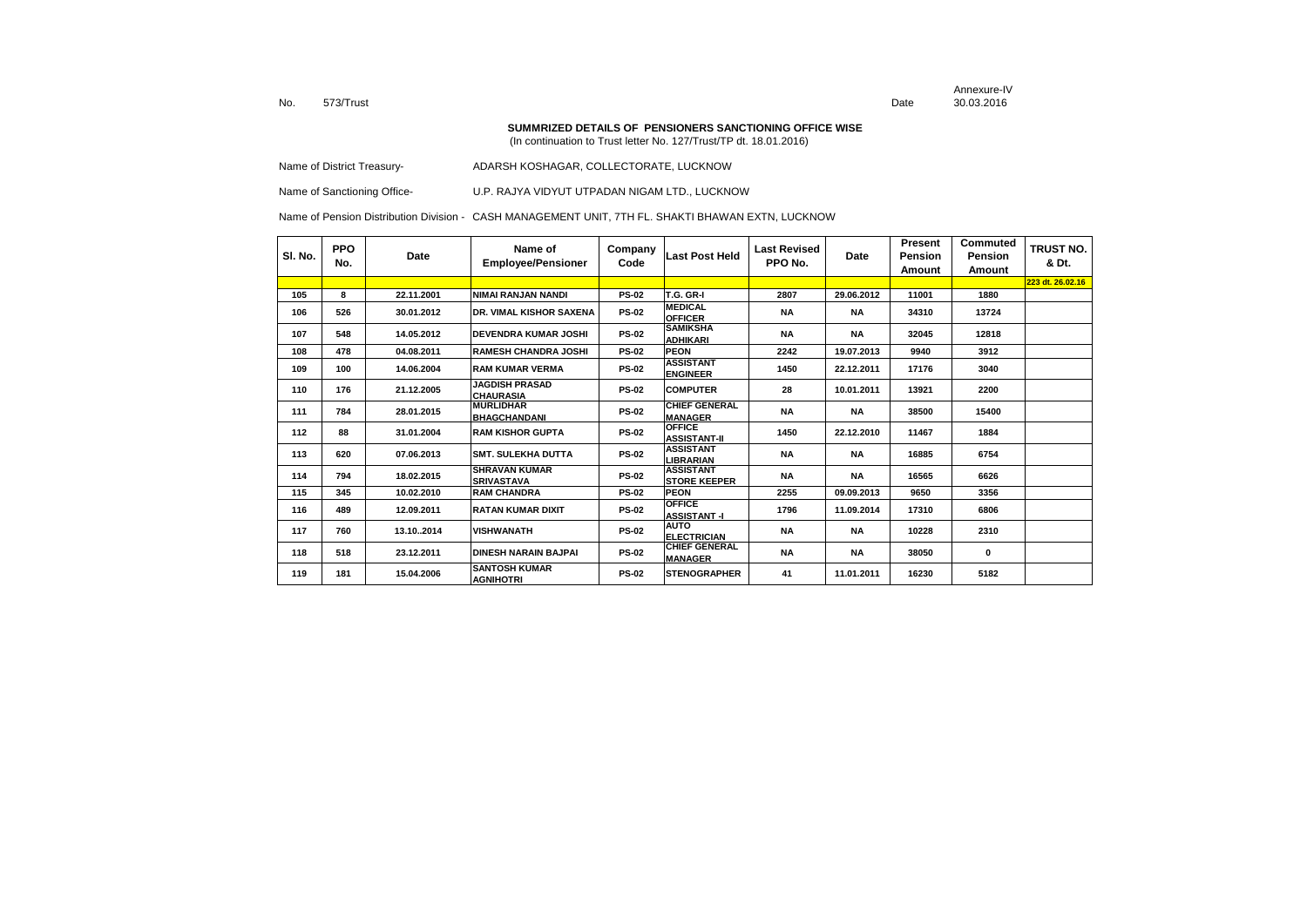Annexure-IVDate 30.03.2016

#### **SUMMRIZED DETAILS OF PENSIONERS SANCTIONING OFFICE WISE**

(In continuation to Trust letter No. 127/Trust/TP dt. 18.01.2016)

Name of District Treasury-<br>
ADARSH KOSHAGAR, COLLECTORATE, LUCKNOW

Name of Sanctioning Office- U.P. RAJYA VIDYUT UTPADAN NIGAM LTD., LUCKNOW

| SI. No. | <b>PPO</b><br>No. | Date       | Name of<br><b>Employee/Pensioner</b>          | Company<br>Code | Last Post Held                                        | <b>Last Revised</b><br>PPO No. | Date       | Present<br>Pension<br>Amount | Commuted<br><b>Pension</b><br>Amount | <b>TRUST NO.</b><br>& Dt. |
|---------|-------------------|------------|-----------------------------------------------|-----------------|-------------------------------------------------------|--------------------------------|------------|------------------------------|--------------------------------------|---------------------------|
|         |                   |            |                                               |                 |                                                       |                                |            |                              |                                      | 20 dt. 22.02.16           |
| 120     | 16                | 30.01.2002 | <b>BAL KRISHNA PARASHAR</b>                   | <b>PS-02</b>    | DY. GENERAL<br><b>MANAGER</b>                         | 632                            | 25.05.2011 | 27350                        | 4180                                 |                           |
| 121     | 507               | 11.11.2011 | <b>DINESH KUMAR</b>                           | <b>PS-02</b>    | <b>CHIEF GENERAL</b><br><b>MANAGER</b>                | 4014                           | 19.10.2012 | 38500                        | 15220                                |                           |
| 122     | 157               | 09.08.2005 | <b>VASUDEV MADAN</b><br><b>BHAGWAT</b>        | <b>PS-02</b>    | DY. GENERAL<br><b>MANAGER</b>                         | 1450                           | 22.12.2010 | 22958                        | 4063                                 |                           |
| 123     | 621               | 10.06.2013 | <b>BHIM SEN</b>                               | <b>PS-02</b>    | <b>SECTION OFFICER</b>                                | <b>NA</b>                      | <b>NA</b>  | 33010                        | 13204                                |                           |
| 124     | 638               | 24.07.2013 | <b>BABU LAL</b>                               | <b>PS-02</b>    | <b>PEON</b>                                           | <b>NA</b>                      | <b>NA</b>  | 10380                        | 4152                                 |                           |
| 125     | 32                | 31.08.2002 | <b>SHAH ALAM</b>                              | <b>PS-02</b>    | <b>GENERAL</b><br><b>MANAGER</b>                      | 500                            | 14.05.2015 | 27350                        | 4550                                 |                           |
| 126     | 559               | 16.07.2012 | <b>AJAZ AHMAD</b>                             | <b>PS-02</b>    | <b>STENOGRAPHER</b>                                   | <b>NA</b>                      | <b>NA</b>  | 19395                        | 7758                                 |                           |
| 127     | 682               | 09.01.2014 | <b>SYED IQTIDAR-UL-HASAN</b><br>QADRI         | <b>PS-02</b>    | <b>CHIEF GENERAL</b><br><b>MANAGER</b>                | <b>NA</b>                      | <b>NA</b>  | 38500                        | 15400                                |                           |
| 128     | 219               | 23.12.2006 | <b>MAHABIR PRASAD</b>                         | <b>PS-02</b>    | <b>PEON</b>                                           | 93                             | 18.01.2011 | 8680                         | 2836                                 |                           |
| 129     | 551               | 30.05.2012 | <b>MANIK CHAND GUPTA</b>                      | <b>PS-02</b>    | <b>ACCOUNTANT</b>                                     | 628                            | 04.05.2013 | 16400                        | 6436                                 |                           |
| 130     | 257               | 25.07.2007 | <b>DHRUV DEV NATH TIWARI</b>                  | <b>PS-02</b>    | <b>OPERATOR</b>                                       | 505                            | 30.04.2011 | 11839                        | 1740                                 |                           |
| 131     | 826               | 17.08.2015 | <b>MRS. MEERA SINHA</b>                       | <b>PS-02</b>    | <b>OFFICE</b><br><b>ASSISTANT-III</b>                 | <b>NA</b>                      | <b>NA</b>  | 10340                        | 4136                                 |                           |
| 132     | 298               | 03.07.2009 | <b>RAM MURAT RAM</b>                          | <b>PS-02</b>    | <b>CHIEF GENERAL</b><br><b>MANAGER</b>                | 388                            | 04.03.2011 | 34815                        | 13290                                |                           |
| 133     | 679               | 08.01.2014 | <b>UDAI PAL SINGH</b>                         | <b>PS-02</b>    | <b>ASSISTANT</b><br><b>ACCOUNTS</b><br><b>OFFICER</b> | <b>NA</b>                      | <b>NA</b>  | 17405                        | 6962                                 |                           |
| 134     | 588               | 12.12.2012 | <b>SHIV PRASAD SHUKLA</b>                     | <b>PS-02</b>    | <b>ACCOUNTANT</b>                                     | <b>NA</b>                      | <b>NA</b>  | 25955                        | 10382                                |                           |
| 135     | 859               | 20.01.2016 | <b>RAM KUMAR SHARMA</b>                       | <b>PS-02</b>    | <b>CHIEF GENERAL</b><br><b>MANAGER</b>                | <b>NA</b>                      | <b>NA</b>  | 38500                        | 15400                                |                           |
| 136     | 13                | 07.01.2002 | <b>LALLAN SINGH</b>                           | <b>PS-02</b>    | DY. GENERAL<br><b>MANAGER</b>                         | 500                            | 14.05.2015 | 27350                        | 4090                                 |                           |
| 137     | 740               | 12.08.2014 | <b>AFZAL AHMAD</b>                            | <b>PS-02</b>    | <b>OFFICE</b><br><b>ASSISTANT-III</b>                 | <b>NA</b>                      | <b>NA</b>  | 15240                        | 6096                                 |                           |
| 138     | 848               | 16.11.2015 | <b>DR. PRADEEP KUMAR</b><br><b>SRIVASTAVA</b> | <b>PS-02</b>    | DY. CHIEF<br><b>MEDICAL</b><br><b>OFFICER</b>         | <b>NA</b>                      | <b>NA</b>  | 34670                        | 13868                                |                           |
| 139     | 812               | 22.06.2015 | <b>HEERA SINGH</b>                            | <b>PS-02</b>    | <b>PEON</b>                                           | <b>NA</b>                      | <b>NA</b>  | 11200                        | 4480                                 |                           |
| 140     | 674               | 13.11.2013 | <b>ABDUR RAHIM SIDDIQUI</b>                   | <b>PS-02</b>    | <b>OFFICE</b><br><b>ASSISTANT-I</b>                   | ΝA                             | <b>NA</b>  | 18035                        | 7214                                 |                           |
| 141     | 721               | 04.07.2014 | SUNIL KUMAR VIDYARTHI                         | <b>PS-02</b>    | <b>CHIEF GENERAL</b><br><b>MANAGER</b>                | <b>NA</b>                      | <b>NA</b>  | 38500                        | 15400                                |                           |
| 142     | 390               | 25.08.2010 | <b>RAJIV KUMAR</b>                            | <b>PS-02</b>    | <b>ACCOUNTANT</b>                                     | <b>NA</b>                      | <b>NA</b>  | 16215                        | 6486                                 |                           |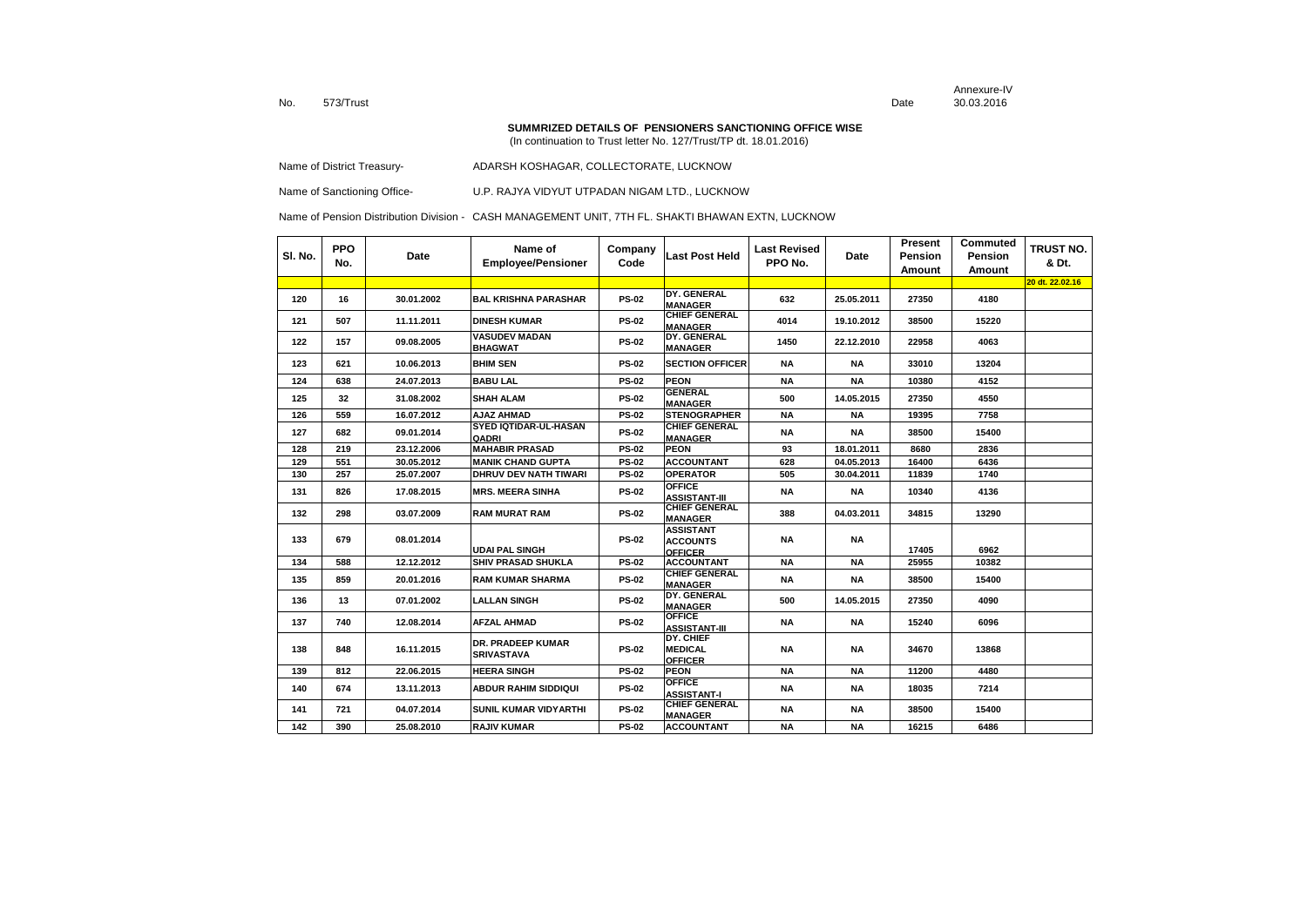Annexure-IVDate 30.03.2016

#### **SUMMRIZED DETAILS OF PENSIONERS SANCTIONING OFFICE WISE**

(In continuation to Trust letter No. 127/Trust/TP dt. 18.01.2016)

Name of District Treasury-<br>
ADARSH KOSHAGAR, COLLECTORATE, LUCKNOW

Name of Sanctioning Office- U.P. RAJYA VIDYUT UTPADAN NIGAM LTD., LUCKNOW

| SI. No. | <b>PPO</b><br>No. | Date       | Name of<br><b>Employee/Pensioner</b> | Company<br>Code | <b>Last Post Held</b>                         | <b>Last Revised</b><br>PPO No. | Date       | Present<br>Pension<br>Amount | Commuted<br>Pension<br>Amount | TRUST NO.<br>& Dt. |
|---------|-------------------|------------|--------------------------------------|-----------------|-----------------------------------------------|--------------------------------|------------|------------------------------|-------------------------------|--------------------|
|         |                   |            |                                      |                 |                                               |                                |            |                              |                               | 574 dt. 30.03.16   |
| 143     | 30                | 05.08.2002 | <b>SURENDRA KUMAR JAIN</b>           | <b>PS-02</b>    | DY. GENERAL<br><b>MANAGER</b>                 | 500                            | 14.05.2015 | 24295                        | 4108                          |                    |
| 144     | 179               | 17.03.2006 | YASH PAL CHOPRA                      | <b>PS-02</b>    | <b>SR. ASSISTANT</b><br><b>ENGINEER</b>       | 500                            | 14.05.2015 | 27350                        | 5325                          |                    |
| 145     | 104               | 22.06.2004 | <b>MRS. ALKA ANAND</b>               | <b>PS-02</b>    | <b>STENOGRAPHER</b>                           | <b>NA</b>                      | <b>NA</b>  | 6180                         | 1000                          |                    |
|         |                   |            |                                      |                 |                                               |                                |            |                              |                               | 573 dt. 30.03.16   |
| 146     | 108               | 31.07.2004 | <b>RAM CHANDRA PRASAD</b>            | <b>PS-02</b>    | <b>SR. ACCOUNTS</b><br><b>OFFICER</b>         | 500                            | 14.05.2015 | 24295                        | 3212                          |                    |
| 147     | 265               | 05.09.2007 | <b>RAM CHANDRA YADAV</b>             | <b>PS-02</b>    | <b>STENOGRAPHER</b>                           | 432                            | 10.03.2011 | 16720                        | 5338                          |                    |
| 148     | 416               | 10.11.2010 | <b>HARPAT SINGH</b>                  | <b>PS-02</b>    | <b>CHIEF ENGINEER</b>                         | <b>NA</b>                      | <b>NA</b>  | 30546                        | 5912                          |                    |
| 149     | 281               | 27.09.2008 | <b>VACHASPATI PATHAK</b>             | <b>PS-02</b>    | <b>ASSISTANT</b><br><b>ENGINEER</b>           | 500                            | 14.05.2015 | 24295                        | 4560                          |                    |
| 150     | 46                | 01.02.2003 | <b>DR. AMITA SAXENA</b>              | <b>PS-02</b>    | DY. CHIEF<br><b>MEDICAL</b><br><b>OFFICER</b> | 500                            | 14.05.2015 | 23206                        | 3094                          |                    |
| 151     | 163               | 24.09.2005 | YOGENDRA NATH<br><b>SRIVASTAVA</b>   | <b>PS-02</b>    | <b>SR. ACCOUNTS</b><br><b>OFFICER</b>         | 500                            | 14.05.2015 | 23927                        | 5112                          |                    |
| 152     | 411               | 21.10.2010 | <b>VINDHYACHAL RAM</b>               | <b>PS-02</b>    | <b>ASSISTANT</b><br><b>ENGINEER</b>           | 500                            | 14.05.2015 | 24295                        | 3040                          |                    |
| 153     | 47                | 03.02.2003 | DR, AFTAB HUSAIN                     | <b>PS-02</b>    | <b>MIDICAL OFFICER</b>                        | 500                            | 14.05.2015 | 23206                        | 3016                          |                    |
| 154     | 89                | 20.02.2004 | <b>PREM BABU PATHAK</b>              | <b>PS-02</b>    | <b>EXUECUTIVE</b><br><b>ENGINEER</b>          | 500                            | 14.05.2015 | 25692                        | 3757                          |                    |
| 155     | 829               | 18.08.2015 | <b>CHANDRA BHAN SINGH</b>            | <b>PS-02</b>    | <b>EXUECUTIVE</b><br><b>ENGINEER</b>          | <b>NA</b>                      | <b>NA</b>  | 36030                        | 14412                         |                    |
| 156     | 444               | 04.03.2011 | <b>SYED BAQAR IMAM</b>               | <b>PS-02</b>    | <b>OFFICE</b><br><b>ASSISTANT-III</b>         | ΝA                             | <b>NA</b>  | 11645                        | 4658                          |                    |
| 157     | 486               | 27.08.2011 | <b>AZIZ AHMAD</b>                    | <b>PS-02</b>    | <b>ASSISTANT</b><br><b>ENGINEER</b>           | <b>NA</b>                      | <b>NA</b>  | 29590                        | 11836                         |                    |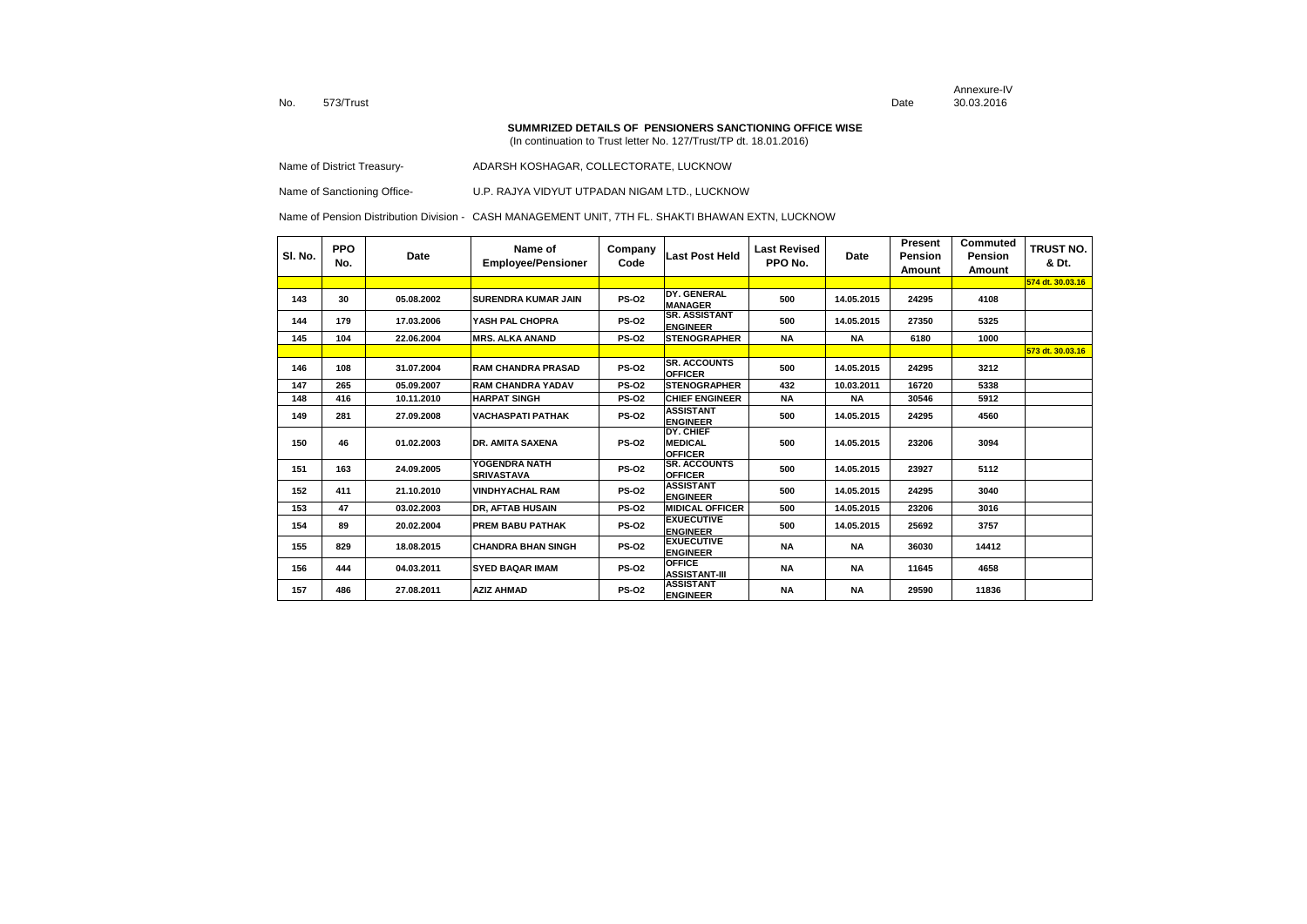Annexure-IVDate 30.03.2016

#### **SUMMRIZED DETAILS OF PENSIONERS SANCTIONING OFFICE WISE**

(In continuation to Trust letter No. 127/Trust/TP dt. 18.01.2016)

Name of District Treasury-<br>
ADARSH KOSHAGAR, COLLECTORATE, LUCKNOW

Name of Sanctioning Office- U.P. RAJYA VIDYUT UTPADAN NIGAM LTD., LUCKNOW

| SI. No. | <b>PPO</b><br>No. | Date       | Name of<br><b>Employee/Pensioner</b>    | Company<br>Code | Last Post Held                                        | <b>Last Revised</b><br>PPO No. | Date       | Present<br>Pension<br>Amount | Commuted<br>Pension<br>Amount | TRUST NO.<br>& Dt. |
|---------|-------------------|------------|-----------------------------------------|-----------------|-------------------------------------------------------|--------------------------------|------------|------------------------------|-------------------------------|--------------------|
|         |                   |            |                                         |                 |                                                       |                                |            |                              |                               | 433 dt. 21.03.16   |
| 158     | 273               | 08.04.2008 | <b>INDRAJEET SHARMA</b>                 | <b>PS-02</b>    | <b>WELDER</b>                                         | <b>NA</b>                      | <b>NA</b>  | 11346                        | 1880                          |                    |
| 159     | 314               | 30.09.2009 | <b>SHAILENDRA KUMAR</b><br><b>DUBEY</b> | <b>PS-02</b>    | <b>CHIEF ENGINEER</b>                                 | 1547                           | 30.11.2010 | 35860                        | 12976                         |                    |
| 160     | 872               | 15.03.2016 | <b>MRS. NILIMA TIWARI</b>               | <b>PS-02</b>    | <b>OFFICE</b><br><b>ASSISTANT-III</b>                 | <b>NA</b>                      | <b>NA</b>  | 8907                         | 3562                          |                    |
| 161     | 160               | 15.09.2005 | <b>BAIJ NATH BHARTI</b>                 | <b>PS-02</b>    | <b>STENOGRAPHER</b>                                   | 461                            | 16.03.2011 | 15342                        | 2200                          |                    |
|         |                   |            |                                         |                 |                                                       |                                |            |                              |                               | 35 dt. 23.02.16    |
| 162     | 678               | 02.01.2014 | <b>PRANAVESH CHAUDHARY</b>              | <b>PS-02</b>    | <b>CHIEF GENERAL</b><br><b>MANAGER</b>                | <b>NA</b>                      | <b>NA</b>  | 38500                        | 15400                         |                    |
| 163     | 525               | 06.01.2012 | <b>RAJESH KUMAR TRIVEDI</b>             | <b>PS-02</b>    | DY. GENERAL<br><b>MANAGER</b>                         | <b>NA</b>                      | NA         | 38500                        | 15220                         |                    |
| 164     | 400               | 15.09.2010 | <b>RAM BADAN</b>                        | <b>PS-02</b>    | <b>PEON</b>                                           | 2596                           | 09.09.2013 | 9650                         | 3356                          |                    |
| 165     | 336               | 08.01.2010 | <b>CHANDRA PRAKASH PAWA</b>             | <b>PS-02</b>    | DY. GENERAL<br><b>MANAGER</b>                         | 400                            | 07.03.2014 | 35860                        | 12432                         |                    |
| 166     | 514               | 26.11.2011 | <b>MANGAL MASIH</b>                     | <b>PS-02</b>    | $T.G.-II$                                             | <b>NA</b>                      | <b>NA</b>  | 12303                        | 2910                          |                    |
| 167     | 530               | 17.02.2012 | <b>RAJENDRA SINGH</b>                   | <b>PS-02</b>    | <b>CHIEF GENERAL</b><br><b>MANAGER</b>                | <b>NA</b>                      | <b>NA</b>  | 38050                        | 15220                         |                    |
| 168     | 473               | 16.07.2011 | <b>GYAN CHAND</b>                       | <b>PS-02</b>    | DY. GENERAL<br><b>MANAGER</b>                         | <b>NA</b>                      | <b>NA</b>  | 36940                        | 14776                         |                    |
| 169     | 710               | 23.04.2014 | <b>CHANDRIKA SINGH</b>                  | <b>PS-02</b>    | <b>EXECUTIVE</b><br><b>ENGINEER</b>                   | <b>NA</b>                      | <b>NA</b>  | 35860                        | 12432                         |                    |
| 170     | 83                | 23.12.2003 | <b>SYED ZARGHAM HAIDER</b>              | <b>PS-02</b>    | DY. GENERAL<br><b>MANAGER</b>                         | 500                            | 14.05.2015 | 27350                        | 3570                          |                    |
| 171     | 741               | 12.08.2014 | <b>RAMESH CHANDRA LAL</b>               | <b>PS-02</b>    | <b>CHIEF GENERAL</b><br><b>MANAGER</b>                | <b>NA</b>                      | <b>NA</b>  | 37300                        | 14920                         |                    |
| 172     | 765               | 15.11.2014 | <b>MEDNI DEV MISHRA</b>                 | <b>PS-02</b>    | DY. GENERAL<br><b>MANAGER</b>                         | <b>NA</b>                      | <b>NA</b>  | 34980                        | 13992                         |                    |
| 173     | 804               | 21.05.2015 | OM PRAKASH TANTIA                       | <b>PS-02</b>    | <b>ASSISTANT</b><br><b>ENGINEER</b>                   | <b>NA</b>                      | <b>NA</b>  | 34280                        | 13712                         |                    |
| 174     | 339               | 14.01.2010 | <b>PRADEEP KUMAR</b>                    | <b>PS-02</b>    | <b>EXECUTIVE</b><br><b>ENGINEER</b>                   | 67                             | 17.01.2011 | 35860                        | 12432                         |                    |
| 175     | 316               | 07.10.2009 | <b>PREM CHAND</b>                       | <b>PS-02</b>    | <b>CHIEF GENERAL</b><br><b>MANAGER</b>                | 1719                           | 21.12.2000 | 34815                        | 12492                         |                    |
| 176     | 164               | 30.09.2005 | <b>CHANDRAMA PRASAD</b>                 | <b>PS-02</b>    | <b>EXECUTIVE</b><br><b>ENGINEER</b>                   | 500                            | 14.05.2015 | 24295                        | 3105                          |                    |
| 177     | 522               | 31.12.2011 | <b>RAMESH CHANDRA</b>                   | <b>PS-02</b>    | <b>DY. CHIEF</b><br><b>ACCOUNTS</b><br><b>OFFICER</b> | <b>NA</b>                      | <b>NA</b>  | 32045                        | 12818                         |                    |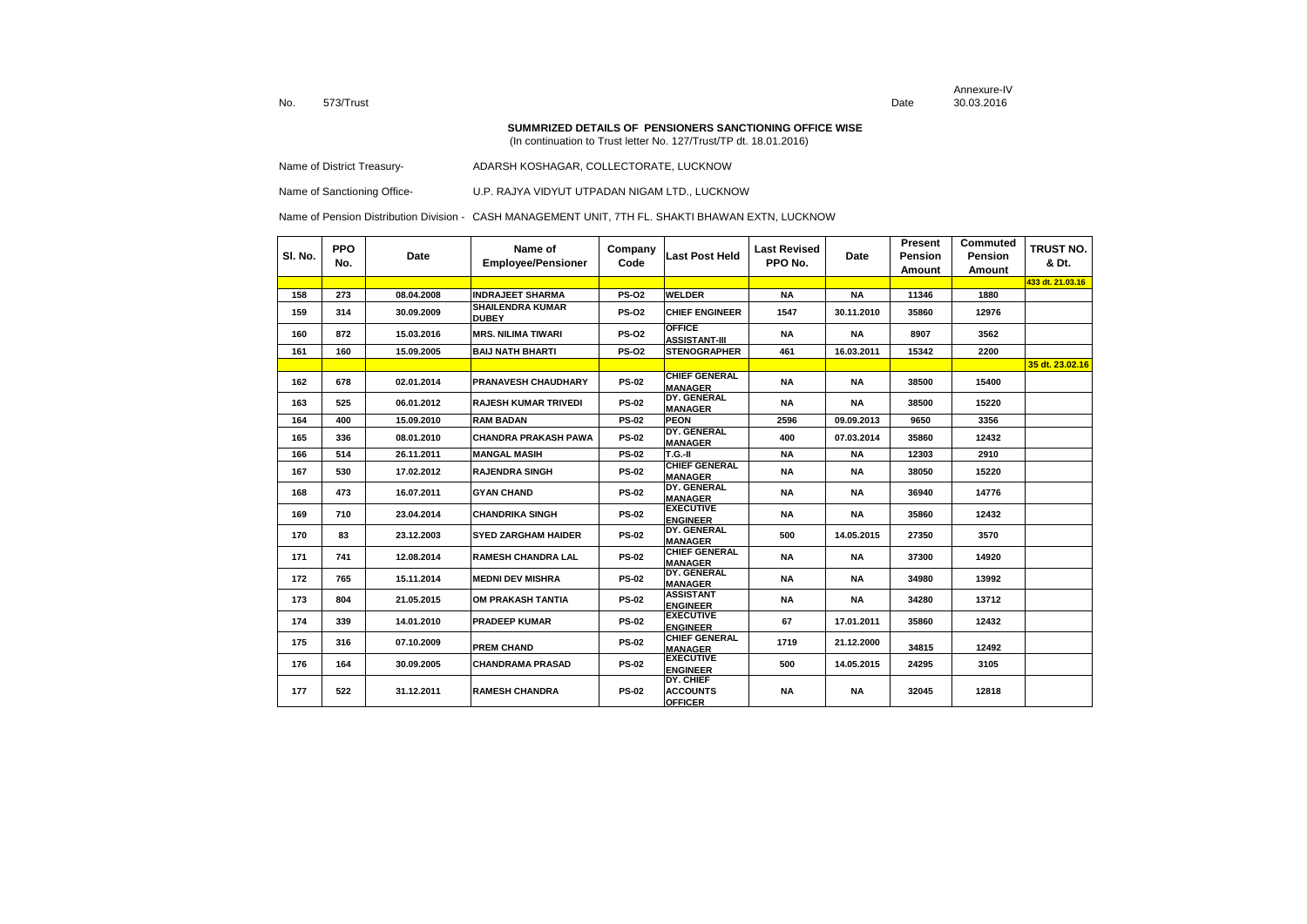Annexure-IVDate 30.03.2016

#### **SUMMRIZED DETAILS OF PENSIONERS SANCTIONING OFFICE WISE**

(In continuation to Trust letter No. 127/Trust/TP dt. 18.01.2016)

| Name of District Treasury- |  | ADARSH KOSHAGAR. COLLECTORATE. LUCKNOW |
|----------------------------|--|----------------------------------------|
|----------------------------|--|----------------------------------------|

Name of Sanctioning Office- U.P. RAJYA VIDYUT UTPADAN NIGAM LTD., LUCKNOW

| SI. No. | <b>PPO</b><br>No. | Date       | Name of<br><b>Employee/Pensioner</b>      | Company<br>Code | Last Post Held                                        | <b>Last Revised</b><br>PPO No. | Date       | Present<br>Pension<br>Amount | Commuted<br>Pension<br>Amount | TRUST NO.<br>& Dt. |
|---------|-------------------|------------|-------------------------------------------|-----------------|-------------------------------------------------------|--------------------------------|------------|------------------------------|-------------------------------|--------------------|
|         |                   |            |                                           |                 |                                                       |                                |            |                              |                               | 246 dt. 11.03.16   |
| 178     | 356               | 22.03.2010 | <b>SHYAM LAL</b>                          | <b>PS-02</b>    | <b>T.G.-II</b>                                        | <b>NA</b>                      | <b>NA</b>  | 11504                        | 1940                          |                    |
| 179     | 382               | 14.07.2010 | <b>INDRASAN SINGH</b>                     | <b>PS-02</b>    | T.G.-II                                               | <b>NA</b>                      | <b>NA</b>  | 12615                        | 2125                          |                    |
| 180     | 729               | 21.07.2014 | <b>OMENDARA NATH</b><br>ASTHANA           | <b>PS-02</b>    | <b>OFFICE</b><br><b>ASSISTANT-I</b>                   | <b>NA</b>                      | <b>NA</b>  | 14880                        | 5492                          |                    |
| 181     | 297               | 01.07.2009 | <b>BHAGWATI PRASAD</b>                    | <b>PS-02</b>    | DY. GENERAL<br><b>MANAGER</b>                         | 1549                           | 30.11.2010 | 34815                        | 12688                         |                    |
| 182     | 594               | 31.01.2013 | <b>PRABHUDIN</b>                          | $PS-02$         | <b>PEON</b>                                           | <b>NA</b>                      | <b>NA</b>  | 10550                        | 4220                          |                    |
| 183     | 796               | 16.03.2015 | <b>BAIJ NATH PRASAD</b>                   | <b>PS-02</b>    | <b>ASSISTANT</b><br><b>ENGINEER</b>                   | NA                             | NA         | 32970                        | 13188                         |                    |
| 184     | 529               | 08.02.2012 | TAJ AHMAD                                 | <b>PS-02</b>    | <b>STENOGRAPHER</b>                                   | <b>NIL</b>                     | NIL.       | 17590                        | 6892                          |                    |
| 185     | 813               | 30.06.2015 | <b>KESHAV RAM GUPTA</b>                   | <b>PS-02</b>    | <b>ASSISTANT</b><br><b>STORE KEEPER</b>               | <b>NA</b>                      | <b>NA</b>  | 16570                        | 6628                          |                    |
| 186     | 26                | 07.06.2002 | <b>MAHESH CHANDRA KHARE</b>               | <b>PS-02</b>    | <b>COMPUTER</b>                                       | <b>NA</b>                      | <b>NA</b>  | 12461                        | 2040                          |                    |
| 187     | 661               | 03.09.2013 | <b>SUSHIL KUMAR</b>                       | <b>PS-02</b>    | <b>CHIEF ENGINEER</b><br>L-II                         | NA                             | NA         | 38500                        | 15400                         |                    |
| 188     | 241               | 20.04.2009 | <b>VINOD CHANDRA</b><br><b>SRIVASTAVA</b> | <b>PS-02</b>    | TG-I                                                  | 500                            | 14.05.2015 | 10655                        | 1627                          |                    |
| 189     | 51                | 25.02.2003 | <b>MAHENDRA KUMAR</b><br><b>KAPOOR</b>    | <b>PS-02</b>    | <b>OPERATOR GR.-II</b>                                | 500                            | 14.05.2015 | 10655                        | 1644                          |                    |
| 190     | 469               | 28.05.2011 | <b>RAM CHET</b>                           | <b>PS-02</b>    | <b>EXECUTIVE</b><br><b>ENGINEER</b>                   | <b>NA</b>                      | <b>NA</b>  | 32015                        | 12806                         |                    |
|         |                   |            |                                           |                 |                                                       |                                |            |                              |                               | 308 dt. 15.03.16   |
| 191     | 642               | 31.07.2013 | <b>MOHD. FARUK</b>                        | <b>PS-02</b>    | <b>PEON</b>                                           | <b>NA</b>                      | <b>NA</b>  | 10550                        | 4220                          |                    |
| 192     | 402               | 23.09.2010 | <b>BENI MADHAV RAI</b>                    | <b>PS-02</b>    | <b>CHIEF ENGINEER</b>                                 | 431                            | 23.03.2013 | 38595                        | 13922                         |                    |
| 193     | 116               | 29.09.2004 | <b>GIRISH PRASAD SAXENA</b>               | <b>PS-02</b>    | <b>CHEMIST GR-I</b>                                   | 500                            | 14.05.2015 | 23927                        | 2994                          |                    |
| 194     | 322               | 06.11.2009 | <b>RAM PRAKASH VERMA</b>                  | <b>PS-02</b>    | <b>STENOGRAPHER</b>                                   | 633                            | 04.05.2013 | 17255                        | 5262                          |                    |
| 195     | 202               | 02.09.2006 | <b>RAM ASREY PANDEY</b>                   | <b>PS-02</b>    | <b>STENOGRAPHER</b>                                   | <b>NA</b>                      | <b>NA</b>  | 10906                        | 531                           |                    |
| 196     | 285               | 01.01.2008 | <b>RAM PALAT VIBHUTIRAM</b>               | <b>PS-02</b>    | <b>CHIEF ENGINEER</b>                                 | 1608                           | 06.07.2009 | 29784                        | 11913                         |                    |
| 197     | 52                | 26.02.2003 | <b>MADAN PRAKASH</b>                      | <b>PS-02</b>    | <b>GENERAL</b><br><b>MANAGER</b>                      | 500                            | 14.05.2015 | 27350                        | 4480                          |                    |
| 198     | 198               | 19.08.2006 | <b>KANHAIYA LAL</b>                       | <b>PS-02</b>    | <b>PEON</b>                                           | 1266                           | 09.08.2011 | 8425                         | 2790                          |                    |
| 199     | 127               | 02.12.2004 | RADHA BALLABH JOSHI                       | <b>PS-02</b>    | TG-II                                                 | <b>NA</b>                      | <b>NA</b>  | 10034                        | 1756                          |                    |
| 200     | 654               | 19.08.2013 | <b>RADHEYSHYAM</b>                        | <b>PS-02</b>    | <b>ASSISTANT</b><br><b>ACCOUNTS</b><br><b>OFFICER</b> | <b>NA</b>                      | NA         | 16895                        | 6758                          |                    |
| 201     | 278               | 11.06.2008 | <b>DIWAN SINGH</b>                        | <b>PS-02</b>    | <b>FITTER</b>                                         | <b>NA</b>                      | <b>NA</b>  | 7018                         | 1242                          |                    |
| 202     | 376               | 10.06.2010 | <b>AHMAD HUSAIN</b>                       | <b>PS-02</b>    | <b>ASSISTANT</b><br><b>ENGINEER</b>                   | 814                            | 08.07.2011 | 31080                        | 10022                         |                    |
| 203     | 434               | 07.02.2011 | <b>ABDUL REHMAN</b>                       | <b>PS-02</b>    | <b>ASSISTANT</b><br><b>ACCOUNTS</b><br><b>OFFICER</b> | NA                             | NA         | 30200                        | 12080                         |                    |
| 204     | 552               | 31.05.2012 | PHOOL CHANDRA<br><b>GOSWAMI</b>           | <b>PS-02</b>    | <b>RUNNER</b>                                         | 2541                           | 02.09.2013 | 10240                        | 4030                          |                    |
| 205     | 722               | 04.07.2014 | PRAKASH CHANDRA<br>ASTHANA                | <b>PS-02</b>    | <b>UNDER</b><br><b>SECRETARY</b>                      | NA                             | <b>NA</b>  | 34000                        | 13600                         |                    |
| 206     | 323               | 11.11.2009 | JAI PRAKASH SHARMA                        | <b>PS-02</b>    | <b>ASSISTANT</b><br><b>ENGINEER</b>                   | 611                            | 21.05.2011 | 30170                        | 9730                          |                    |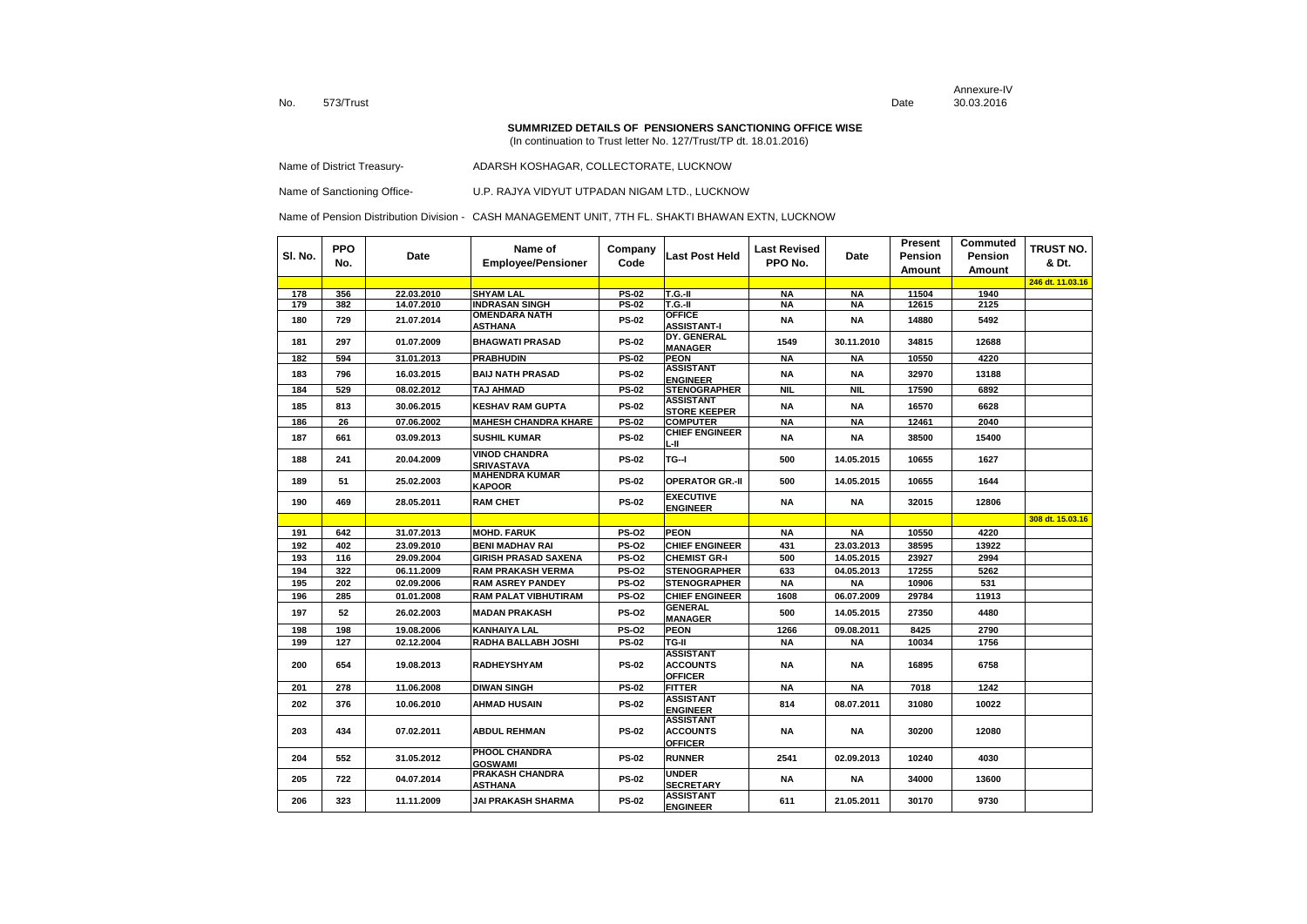Annexure-IVDate 30.03.2016

#### **SUMMRIZED DETAILS OF PENSIONERS SANCTIONING OFFICE WISE**

(In continuation to Trust letter No. 127/Trust/TP dt. 18.01.2016)

Name of District Treasury-<br>
ADARSH KOSHAGAR, COLLECTORATE, LUCKNOW

Name of Sanctioning Office- U.P. RAJYA VIDYUT UTPADAN NIGAM LTD., LUCKNOW

| SI. No. | <b>PPO</b><br>No. | Date       | Name of<br><b>Employee/Pensioner</b>      | Company<br>Code | <b>Last Post Held</b>                  | Last Revised<br>PPO No. | Date       | Present<br>Pension<br>Amount | Commuted<br>Pension<br>Amount | <b>TRUST NO.</b><br>& Dt. |
|---------|-------------------|------------|-------------------------------------------|-----------------|----------------------------------------|-------------------------|------------|------------------------------|-------------------------------|---------------------------|
|         |                   |            |                                           |                 |                                        |                         |            |                              |                               | 56 dt. 29.02.16           |
| 207     | 464               | 10.05.2011 | <b>VIJAY KUMAR SRIVASTAVA</b>             | <b>PS-02</b>    | <b>ASSISTANT</b><br><b>ENGINEER</b>    | <b>NA</b>               | <b>NA</b>  | 32015                        | 12806                         |                           |
| 208     | 651               | 12.08.2013 | <b>ALOK KAPOOR</b>                        | <b>PS-02</b>    | <b>OFFICE</b><br><b>ASSISTANT-I</b>    | <b>NA</b>               | <b>NA</b>  | 17715                        | 7086                          |                           |
| 209     | 333               | 29.12.2009 | <b>KAMAL KISHOR SAXENA</b>                | <b>PS-02</b>    | <b>CHIEF GENERAL</b><br><b>MANAGER</b> | 1532                    | 02.09.2011 | 38755                        | 14506                         |                           |
| 210     | 849               | 18.11.2015 | <b>SANGAM LAL GUPTA</b>                   | <b>PS-02</b>    | <b>EXECUTIVE</b><br><b>ENGINEER</b>    | NA                      | <b>NA</b>  | 37115                        | 14846                         |                           |
| 211     | 488               | 12.09.2011 | <b>UMESH BANSAL</b>                       | <b>PS-02</b>    | DY. GENERAL<br><b>MANAGER</b>          | <b>NA</b>               | <b>NA</b>  | 36940                        | 14776                         |                           |
| 212     | 536               | 22.03.2012 | <b>KESHAV RAM GUPTA</b>                   | <b>PS-02</b>    | <b>EXECUTIVE</b><br><b>ENGINEER</b>    | <b>NA</b>               | <b>NA</b>  | 38050                        | 15220                         |                           |
| 213     | 535               | 16.03.2012 | <b>RAJESHWAR</b>                          | <b>PS-02</b>    | <b>EXECUTIVE</b><br><b>ENGINEER</b>    | <b>NA</b>               | <b>NA</b>  | 38050                        | 15220                         |                           |
| 214     | 501               | 07.10.2011 | <b>BHUPAL DUTT</b>                        | <b>PS-02</b>    | <b>PEON</b>                            | 2686                    | 25.09.2013 | 9940                         | 3912                          |                           |
| 215     | 805               | 22.05.2015 | <b>RAMA SHANKER GUPTA</b>                 | <b>PS-02</b>    | <b>EXECUTIVE</b><br><b>ENGINEER</b>    | <b>NA</b>               | <b>NA</b>  | 35420                        | 14168                         |                           |
| 216     | 789               | 06.02.2015 | <b>ABDUL KALEEM KHAN</b>                  | <b>PS-02</b>    | <b>JUNIOR</b><br><b>ENGINEER</b>       | <b>NA</b>               | <b>NA</b>  | 16710                        | 6684                          |                           |
| 217     | 700               | 09.04.2014 | <b>UMESH KRISHNA TRIPATHI</b>             | <b>PS-02</b>    | <b>CHIEF GENERAL</b><br><b>MANAGER</b> | <b>NA</b>               | <b>NA</b>  | 38500                        | 15400                         |                           |
| 218     | 717               | 31.05.2014 | <b>RAM PRASAD</b>                         | <b>PS-02</b>    | <b>EXECUTIVE</b><br><b>ENGINEER</b>    | <b>NA</b>               | <b>NA</b>  | 34980                        | 13992                         |                           |
| 219     | 267               | 20.09.2007 | <b>JASWANT SINGH</b>                      | <b>PS-02</b>    | <b>PEON</b>                            | 2602                    | 11.09.2013 | 8825                         | 1839                          |                           |
| 220     | 662               | 03.09.2013 | <b>MANOHAR LAL</b>                        | <b>PS-02</b>    | <b>COMPUTER</b>                        | <b>NA</b>               | ΝA         | 16885                        | 6754                          |                           |
| 221     | 668               | 19.02.2016 | <b>LAL BIHARI GUPTA</b>                   | <b>PS-02</b>    | <b>PEON</b>                            | <b>NA</b>               | <b>NA</b>  | 11355                        | 4542                          |                           |
| 222     | 660               | 03.09.2013 | <b>SATYA PRAKASH</b><br><b>SRIVASTAVA</b> | <b>PS-02</b>    | <b>ASSISTANT</b><br><b>ENGINEER</b>    | <b>NA</b>               | <b>NA</b>  | 34980                        | 13992                         |                           |
| 223     | 688               | 04.03.2014 | <b>AHMAD HUSAIN</b>                       | <b>PS-02</b>    | DY. GENERAL<br><b>MANAGER</b>          | <b>NA</b>               | NA         | 38500                        | 15400                         |                           |
| 224     | 341               | 02.02.2010 | <b>SHRIRAM</b>                            | <b>PS-02</b>    | <b>CHIEF GENERAL</b><br><b>MANAGER</b> | 1716                    | 21.12.2010 | 39000                        | 15240                         |                           |
| 225     | 773               | 04.12.2015 | <b>HASAN IMAM NAQVI</b>                   | <b>PS-02</b>    | <b>OFFICE</b><br><b>SUPERINTENDEN</b>  | <b>NA</b>               | <b>NA</b>  | 18580                        | 7432                          |                           |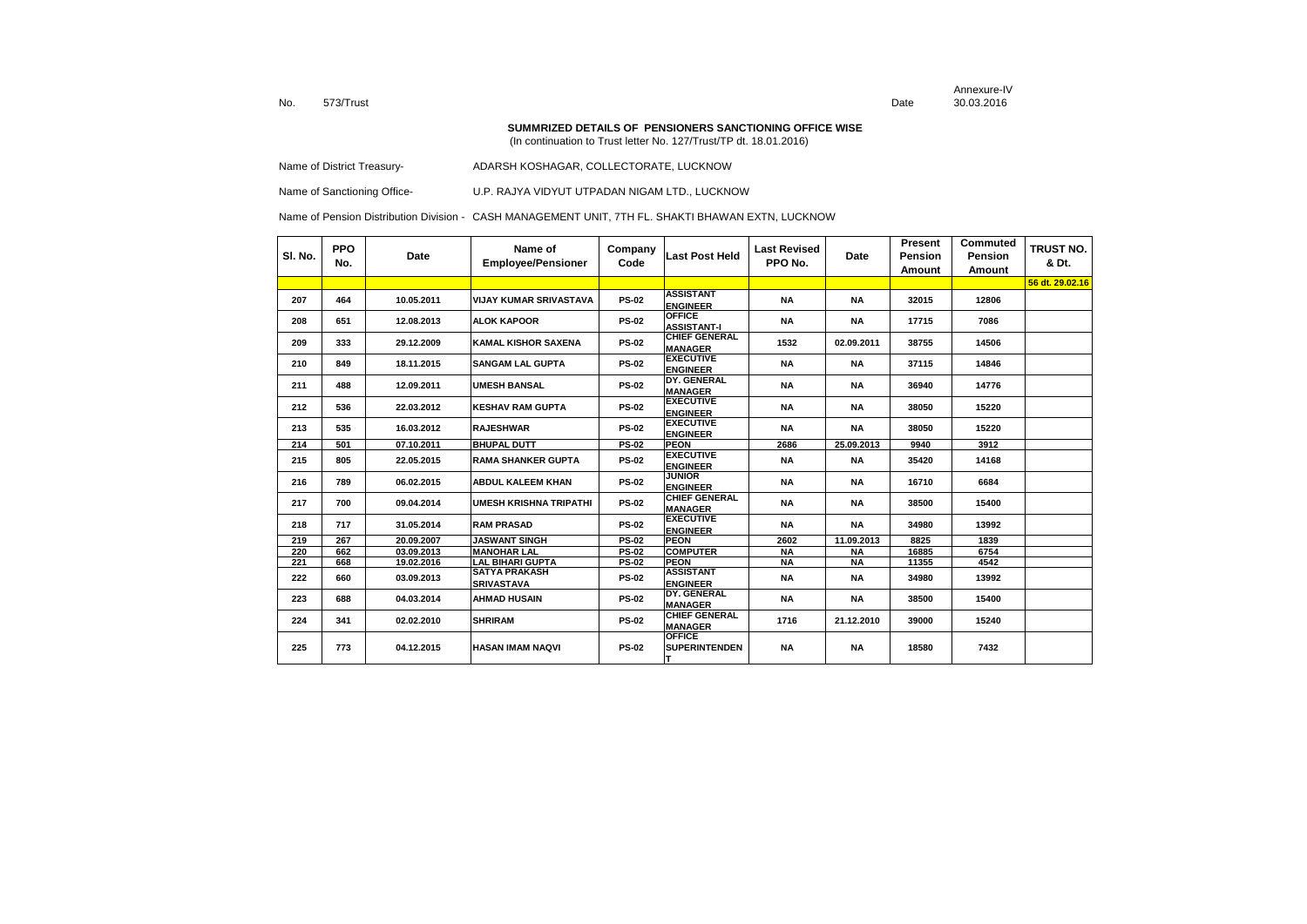Annexure-IVDate 30.03.2016

**SUMMRIZED DETAILS OF PENSIONERS SANCTIONING OFFICE WISE**

(In continuation to Trust letter No. 127/Trust/TP dt. 18.01.2016)

| Name of District Treasury- | ADARSH KOSHAGAR. COLLECTORATE. LUCKNOW |
|----------------------------|----------------------------------------|
|                            |                                        |

Name of Sanctioning Office- U.P. RAJYA VIDYUT UTPADAN NIGAM LTD., LUCKNOW

Name of Pension Distribution Division - CASH MANAGEMENT UNIT, 7TH FL. SHAKTI BHAWAN EXTN, LUCKNOW

| SI. No. | <b>PPO</b><br>No. | Date       | Name of<br><b>Employee/Pensioner</b> | Company<br>Code | Last Post Held                                 | Last Revised<br>PPO No. | Date       | Present<br><b>Pension</b><br>Amount | <b>Commuted</b><br>Pension<br>Amount | <b>TRUST NO.</b><br>& Dt. |
|---------|-------------------|------------|--------------------------------------|-----------------|------------------------------------------------|-------------------------|------------|-------------------------------------|--------------------------------------|---------------------------|
| 226     | 699               | 09.04.2014 | <b>MRS. SHANTI DEVI VERMA</b>        | <b>PS-02</b>    | <b>OFFICE</b><br><b>ASSISTANT-III</b>          | <b>NA</b>               | <b>NA</b>  | 8487                                | 3395                                 |                           |
| 227     | 725               | 07.07.2014 | İSHASHI MOHAN KAUSHAL                | <b>PS-02</b>    | <b>SECTION OFFICER</b>                         | <b>NA</b>               | <b>NA</b>  | 34000                               | 13600                                |                           |
| 228     | 748               | 04.09.2014 | <b>IDHARM SINGH MEHRA</b>            | <b>PS-02</b>    | <b>PEON</b>                                    | <b>NA</b>               | <b>NA</b>  | 11200                               | 4480                                 |                           |
| 229     | 300               | 16.07.2009 | <b>RANJIT SINGH</b>                  | <b>PS-02</b>    | <b>ASSISTANT</b><br><b>ENGINEER</b>            | 1469                    | 20.11.2010 | 30170                               | 9970                                 |                           |
|         |                   |            |                                      |                 |                                                |                         |            |                                     |                                      | 247 dt. 11.03.16          |
| 230     | 6462              | 29.05.2014 | <b>TEJ BHAN SINGH</b>                | <b>PS-02</b>    | <b>EXECUTIVE</b><br><b>ENGINEER</b>            | <b>NA</b>               | <b>NA</b>  | 35860                               | 12432                                |                           |
| 231     | 6295              | 14.11.2013 | IYATENDRA KUMAR GUPTA                | <b>PS-02</b>    | DY. CHIEF<br><b>ACCOUNTS</b><br><b>OFFICER</b> | <b>NA</b>               | <b>NA</b>  | 34980                               | 13992                                |                           |

As per details above, with enclosed Original PPOs latest PPO & Form 3 (Ardhak) & Annexure 2 of Director (Treasury), Lucknow alongwith one additional set for record of Trust office are being forwarded after duly verification in compliance to U.P. Govt. Order No. 1/2016/41/24-P-2-16-SA(84)/2014 dated 13 January, 2016.

## (SIGNATURE OF DDO PENSION DISTRIBUTION UNIT ) (SIGNATURE OF PENSION SANCTIONING AUTHORITY) NAME & DESIGNATION WITH OFFICIAL SEAL

NAME & DESIGNATION WITH OFFICIAL SEAL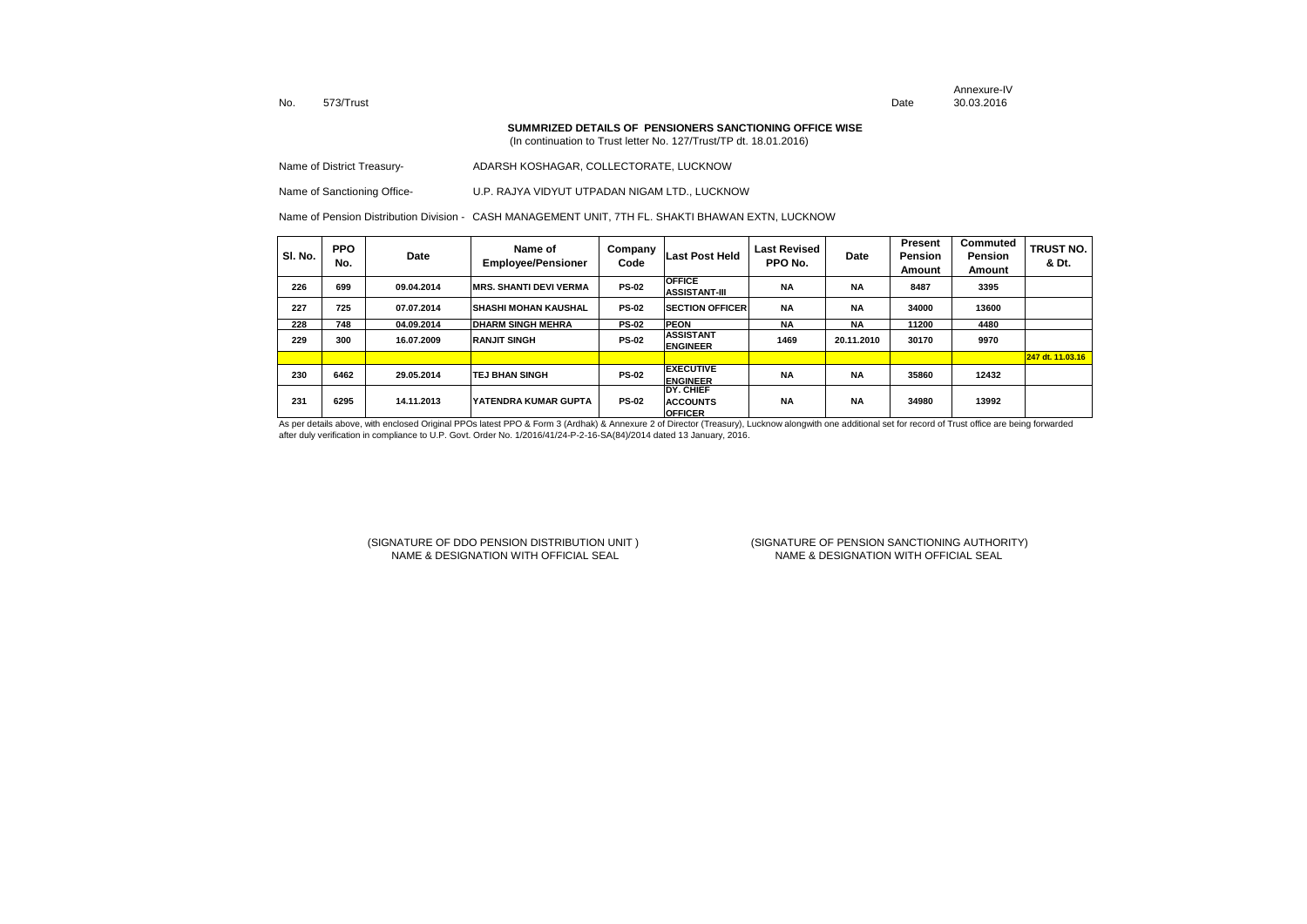Date

 **SUMMRIZED DETAILS OF FAMILY PENSIONERS SANCTIONING OFFICE WISE**

(In continuation to Trust letter No. 127/Trust/TP dt. 18.01.2016)

Name of District Treasury- ADARSH KOSHAGAR, COLLECTORATE, LUCKNOW

Name of Sanctioning Office- U.P. RAJYA VIDYUT UTPADAN NIGAM LTD., LUCKNOW

Name of Pension Distribution Division - CASH MANAGEMENT UNIT, 7TH FL. SHAKTI BHAWAN EXTN, LUCKNOW

| SI. No.        | <b>PPO</b><br>No. | Date       | Name of Family<br><b>Pensioner</b>          | Company<br>Code | Name of<br><b>Employee/Pensioner</b>           | <b>Last Post Held</b>                | <b>Last Revised</b><br>PPO No.                                        | Date       | Present<br>Pension<br>Amount | Commuted<br>Pension<br>Amount | TRUST NO.<br>& Dt. |
|----------------|-------------------|------------|---------------------------------------------|-----------------|------------------------------------------------|--------------------------------------|-----------------------------------------------------------------------|------------|------------------------------|-------------------------------|--------------------|
|                |                   |            |                                             |                 |                                                |                                      |                                                                       |            |                              |                               | 574 dt. 30.03.16   |
|                | 870               | 15.03.2016 | <b>MRS. RASHMI SAXENA</b>                   | <b>PS-02</b>    | <b>LATE ASHOK KUMAR</b><br><b>KULSHRESHTHA</b> | <b>STENOGRAPHER</b>                  | <b>NA</b>                                                             | <b>NA</b>  | 8102                         | <b>NA</b>                     |                    |
|                |                   |            |                                             |                 |                                                |                                      |                                                                       |            |                              |                               | 06 dt. 18.02.16    |
| $\overline{2}$ | 97                | 19.05.2004 | <b>MRS. NARAYANI DEVI</b>                   | <b>PS-02</b>    | <b>LATE RAJENDRA SINGH</b><br><b>ADHIKARI</b>  | <b>PEON</b>                          | AS PER OM No.<br>79/GM(ACCTT)/P&A/<br>PENSION/103/03-04<br>(ATTACHED) | 18.01.2011 | 4407                         | <b>NA</b>                     |                    |
|                |                   |            |                                             |                 |                                                |                                      |                                                                       |            |                              |                               | 20 dt. 22.02.16    |
| 3              | 544               | 02.05.2012 | <b>MR. RAJESH GROVER</b>                    | <b>PS-02</b>    | <b>LATE SUNITA GROVER</b>                      | <b>STENOGRAPHER</b>                  | 1955                                                                  | 31.10.2014 | 19395                        | <b>NA</b>                     |                    |
|                |                   |            |                                             |                 |                                                |                                      |                                                                       |            |                              |                               | 246 dt. 11.03.16   |
|                | 470               | 30.05.2011 | <b>MRS. DAULAT DEVI</b>                     | <b>PS-02</b>    | <b>LATE CHOTEY LAL</b>                         | <b>WIREMAN</b>                       | <b>NA</b>                                                             | <b>NA</b>  | 6255                         | <b>NA</b>                     |                    |
| 5              | 280               | 31.07.2008 | <b>MRS. MANORAMA BAJPAI</b>                 | <b>PS-02</b>    | <b>LATE SOMNATH BAJPAI</b>                     | TG-II                                | 2539                                                                  | 05.05.2012 | 7290                         | <b>NA</b>                     |                    |
| 6              | 324               | 18.11.2009 | <b>MRS. TASNEEM KAUSAR</b>                  | <b>PS-02</b>    | <b>LATE AZIZULLAH</b>                          | <b>PEON</b>                          | 2781                                                                  | 21.10.2013 | 5526                         | <b>NA</b>                     |                    |
|                | 258               | 02.08.2007 | <b>MR. ASHOK KUMAR</b><br><b>SRIVASTAVA</b> | <b>PS-02</b>    | <b>LATE KAMLESH KUMARI</b>                     | <b>ASSISTANT</b><br><b>TEACHER</b>   | <b>NA</b>                                                             | <b>NA</b>  | 4917                         | <b>NA</b>                     |                    |
| 8              | 271               | 22.02.2008 | <b>MRS. SANTOSH AGARWAL</b>                 | <b>PS-02</b>    | <b>LATE BRIJESH KUMAR</b><br><b>AGARWAL</b>    | <b>CHIEF ENGINEER</b>                | <b>NA</b>                                                             | <b>NA</b>  | 20280                        | <b>NA</b>                     |                    |
| 9              | 823               | 11.08.2015 | <b>MRS. ASHA BHATNAGAR</b>                  | <b>PS-02</b>    | LATE Y.K. BHATNAGAR                            | <b>OFFICE</b><br><b>ASSISTANT-II</b> | <b>NA</b>                                                             | <b>NA</b>  | 7119                         | <b>NA</b>                     |                    |

No.Date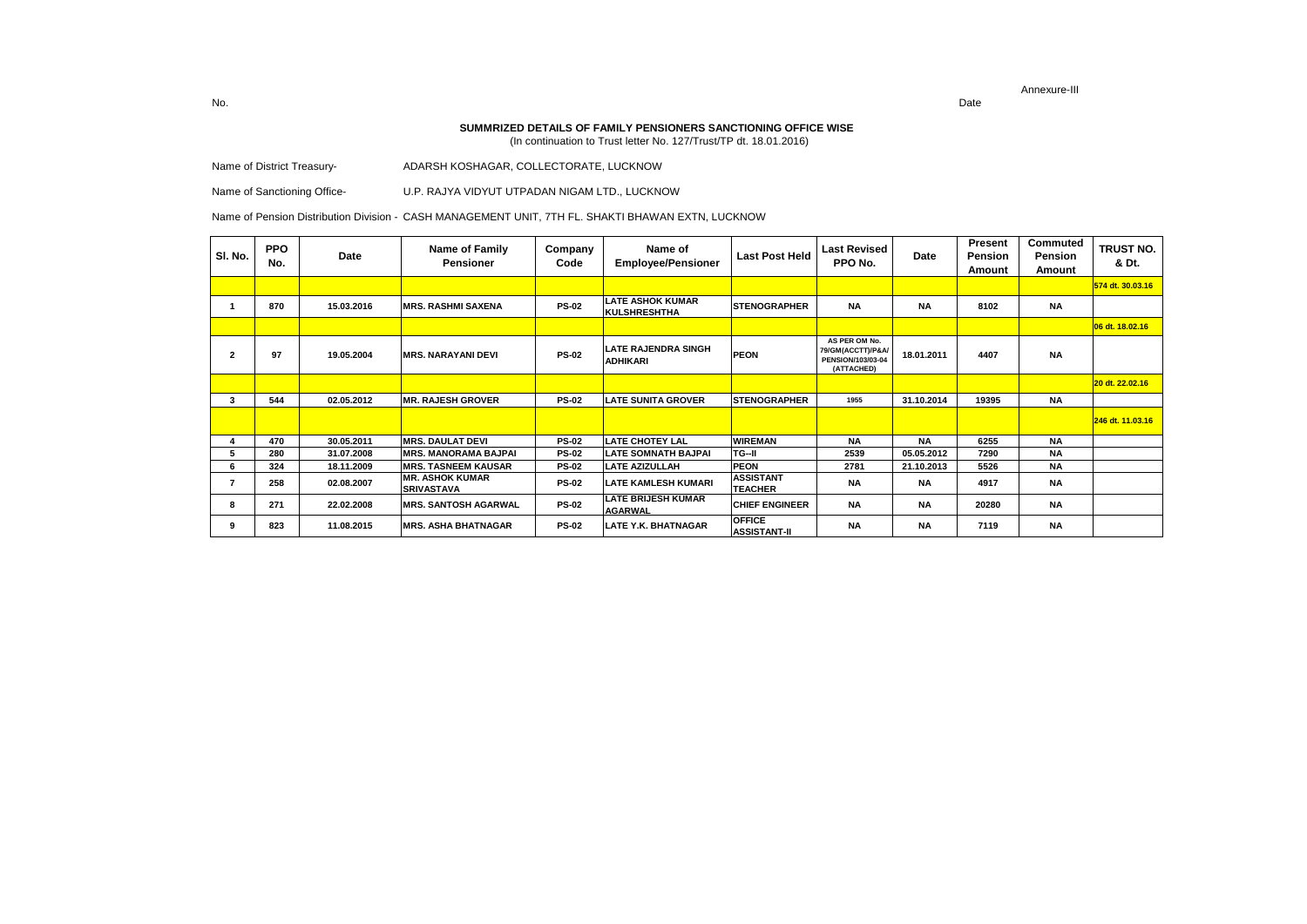Date

 **SUMMRIZED DETAILS OF FAMILY PENSIONERS SANCTIONING OFFICE WISE**

(In continuation to Trust letter No. 127/Trust/TP dt. 18.01.2016)

Name of District Treasury- ADARSH KOSHAGAR, COLLECTORATE, LUCKNOW

Name of Sanctioning Office- U.P. RAJYA VIDYUT UTPADAN NIGAM LTD., LUCKNOW

Name of Pension Distribution Division - CASH MANAGEMENT UNIT, 7TH FL. SHAKTI BHAWAN EXTN, LUCKNOW

| SI. No. | <b>PPO</b><br>No. | Date       | Name of Family<br><b>Pensioner</b>       | Company<br>Code | Name of<br><b>Employee/Pensioner</b>         | <b>Last Post Held</b>                                 | <b>Last Revised</b><br>PPO No. | Date       | Present<br>Pension<br><b>Amount</b> | Commuted<br><b>Pension</b><br>Amount | <b>TRUST NO.</b><br>& Dt. |
|---------|-------------------|------------|------------------------------------------|-----------------|----------------------------------------------|-------------------------------------------------------|--------------------------------|------------|-------------------------------------|--------------------------------------|---------------------------|
| 10      | 806               | 28.05.2015 | <b>MRS, REKHA</b>                        | <b>PS-02</b>    | <b>LATE RAM KUMAR</b>                        | <b>DY. CHIEF</b><br><b>ACCOUNTS</b><br><b>OFFICER</b> | <b>NA</b>                      | <b>NA</b>  | 34000                               | <b>NA</b>                            |                           |
| 11      | 167               | 19.10.2005 | <b>MRS. BHAGWATI DEVI</b>                | <b>PS-02</b>    | <b>LATE MAHESH CHANDRA</b><br><b>SINHA</b>   | <b>UNDER</b><br>SECRETARY<br>DY. GENERAL              | <b>NA</b>                      | <b>NA</b>  | 13830                               | <b>NA</b>                            |                           |
| 12      | 98                | 01.06.2004 | <b>MRS. USHA SINGH</b>                   | <b>PS-02</b>    | <b>LATE VINAY SINGH</b>                      | <b>MANAGER</b>                                        | 500                            | 14.05.2015 | 16410                               | <b>NA</b>                            |                           |
| 13      | 597               | 26.02.2013 | <b>MRS. NILIMA TIWARI</b>                | <b>PS-02</b>    | <b>LATE SURESH KUMAR</b><br><b>TIWARI</b>    | <b>ACCOUNTS</b><br><b>OFFICER</b>                     | <b>NA</b>                      | <b>NA</b>  | 33010                               | <b>NA</b>                            |                           |
| 14      | 553               | 14.06.2012 | <b>MRS. JAIDEVI VERMA</b>                | <b>PS-02</b>    | <b>LATE RAJESHWAR PRASAD</b><br><b>VERMA</b> | <b>STENOGRAPHER</b>                                   | <b>NA</b>                      | <b>NA</b>  | 6460                                | <b>NA</b>                            |                           |
| 15      | 515               | 02.12.2011 | <b>MRS. MUNNI DEVI</b>                   | <b>PS-02</b>    | <b>LATE KARAN LAL ARYA</b>                   | <b>UNDER</b><br><b>SECRETARY</b>                      | <b>NA</b>                      | <b>NA</b>  | 31110                               | <b>NA</b>                            |                           |
| 16      | 270               | 12.12.2007 | <b>MRS. HANSI DEVI</b>                   | <b>PS-02</b>    | <b>LATE KHARAK SINGH</b>                     | <b>DAFTARI</b>                                        | <b>NA</b>                      | <b>NA</b>  | 5544                                | <b>NA</b>                            |                           |
| 17      | 279               | 22.07.2008 | <b>KM. SMRITI</b>                        | <b>PS-02</b>    | <b>LATE VIMLA TIWARI</b>                     | <b>STENOGRAPHER</b>                                   | 1235                           | 19.12.2010 | 13605                               | <b>NA</b>                            |                           |
| 18      | 154               | 18.07.2005 | <b>MRS. ANGOORI DEVI</b>                 | <b>PS-02</b>    | <b>LATE SATYANARAIN</b>                      | PEON                                                  | <b>NA</b>                      | <b>NA</b>  | 4068                                | <b>NA</b>                            |                           |
| 19      | 134               | 29.01.2005 | <b>MRS. NIRMALA DEVI</b>                 | <b>PS-02</b>    | <b>LATE KALOO RAM</b>                        | <b>FEROMAN</b>                                        | 1877                           | 14.11.2011 | 4917                                | <b>NA</b>                            |                           |
| 20      | 161               | 22.09.2005 | <b>MRS. DEEPALI DEY</b>                  | <b>PS-02</b>    | <b>LATE DEEPAK DEY</b>                       | TG-II                                                 | <b>NA</b>                      | <b>NA</b>  | 6374                                | <b>NA</b>                            |                           |
|         |                   |            |                                          |                 |                                              |                                                       |                                |            |                                     |                                      | 111 dt. 01.03.16          |
| 21      | 110               | 16.06.2004 | <b>MRS. SUDHA KAPOOR</b>                 | <b>PS-02</b>    | <b>LATE VINAY KUMAR</b><br><b>KAPOOR</b>     | <b>CHIEF GENERAL</b><br><b>MANAGER</b>                | 500                            | 14.05.2015 | 16410                               | <b>NA</b>                            |                           |
| 22      | 11                | 03.01.2002 | <b>MRS. SHASHI MEHROTRA</b>              | <b>PS-02</b>    | <b>LATE CHANDRA MOHAN</b><br><b>MEHROTRA</b> | DY. GENERAL<br><b>MANAGER</b>                         | 500                            | 14.05.2015 | 16410                               | <b>NA</b>                            |                           |
| 23      | 99                | 09.06.2004 | <b>MRS. SHAKUNTALA NIGAM</b>             | <b>PS-02</b>    | <b>LATE KESHAV PRASAD</b><br><b>NIGAM</b>    | <b>ACCOUNTANT</b>                                     | 500                            | 14.05.2015 | 13830                               | NA                                   |                           |
|         |                   |            |                                          |                 |                                              |                                                       |                                |            |                                     |                                      | 342 dt. 17.03.16          |
| 24      | 3893              | 20.02.2009 | <b>MRS. INDIRA</b>                       | <b>PS-02</b>    | <b>MR. RAM ASHISH VERMA</b>                  | <b>JUNIOR</b><br><b>ENGINEER</b>                      | 500                            | 14.05.2015 | 3500                                | <b>NA</b>                            |                           |
|         |                   |            |                                          |                 |                                              |                                                       |                                |            |                                     |                                      | 308 dt. 15.03.16          |
| 25      | 17                | 22.02.2002 | <b>MRS. NAJMA BEGAM</b>                  | <b>PS-02</b>    | <b>LATE SAJID ALI</b>                        | <b>OFFICE</b><br><b>ASSISTANT-I</b>                   | <b>NA</b>                      | NA         | 7290                                | <b>NA</b>                            |                           |
| 26      | 461               | 04.05.2011 | <b>MRS. SUSHILA DEVI</b>                 | <b>PS-02</b>    | <b>LATE JITA RAM</b>                         | <b>WARD BOY</b>                                       | <b>NA</b>                      | <b>NA</b>  | 5820                                | <b>NA</b>                            |                           |
| 27      | 35                | 16.09.2002 | <b>MRS MANOLATA</b><br><b>SRIVASTAVA</b> | <b>PS-02</b>    | <b>LATE RAGHUNANDAN</b><br>PRASAD            | <b>DAFTARI</b>                                        | 500                            | 14.05.2015 | 4218                                | <b>NA</b>                            |                           |
| 28      | 282               | 18.10.2008 | <b>MRS. KAMLA DEVI</b>                   | <b>PS-02</b>    | <b>LATE MAAN BAHADUR</b>                     | <b>SHRAMIK</b>                                        | <b>NA</b>                      | <b>NA</b>  | 4578                                | <b>NA</b>                            |                           |
| 29      | 528               | 07.02.2012 | <b>MRS. KAMLA DEVI</b>                   | <b>PS-02</b>    | <b>LATE NARAYAN DUTT</b>                     | <b>SHRAMIK</b>                                        | 194                            | 31.05.2014 | 5790                                | <b>NA</b>                            |                           |
| 30      | 409               | 20.10.2010 | <b>MRS. SHEELA SINGH</b>                 | <b>PS-02</b>    | <b>LATE RAJENDRA PRASAD</b><br><b>SINGH</b>  | <b>TIME KEEPER</b>                                    | 2154                           | 21.01.2012 | 7849                                | <b>NA</b>                            |                           |

No.Date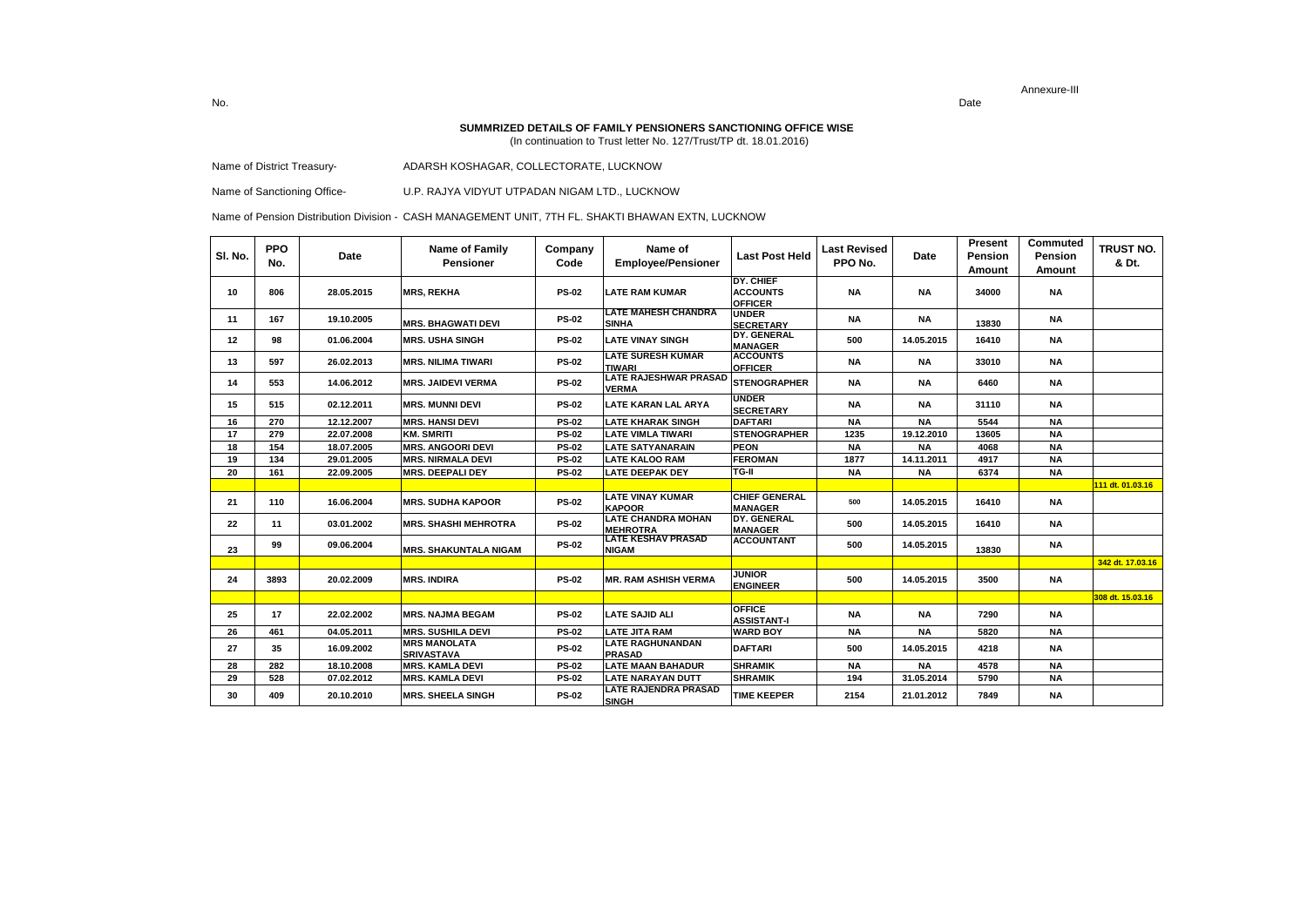Date

 **SUMMRIZED DETAILS OF FAMILY PENSIONERS SANCTIONING OFFICE WISE**

(In continuation to Trust letter No. 127/Trust/TP dt. 18.01.2016)

Name of District Treasury- ADARSH KOSHAGAR, COLLECTORATE, LUCKNOW

Name of Sanctioning Office- U.P. RAJYA VIDYUT UTPADAN NIGAM LTD., LUCKNOW

Name of Pension Distribution Division - CASH MANAGEMENT UNIT, 7TH FL. SHAKTI BHAWAN EXTN, LUCKNOW

| SI. No. | <b>PPO</b><br>No. | Date       | Name of Family<br>Pensioner    | Company<br>Code | Name of<br><b>Employee/Pensioner</b>         | <b>Last Post Held</b>                                 | Last Revised<br>PPO No. | Date       | Present<br>Pension<br>Amount | Commuted<br>Pension<br>Amount | TRUST NO.<br>& Dt. |
|---------|-------------------|------------|--------------------------------|-----------------|----------------------------------------------|-------------------------------------------------------|-------------------------|------------|------------------------------|-------------------------------|--------------------|
| 31      | 260               | 08.08.2007 | <b>MRS. HEERAWATI DEVI</b>     | <b>PS-02</b>    | <b>LATE PREM CHANDRA</b><br><b>YADAV</b>     | <b>TG-GR-I</b>                                        | <b>NA</b>               | <b>NA</b>  | 7662                         | <b>NA</b>                     |                    |
| 32      | 9                 | 07.12.2001 | <b>MRS. GEETA</b>              | <b>PS-02</b>    | <b>LATE SHIV KUMAR</b>                       | <b>OFFICE</b><br><b>ASSISTANT-I</b>                   | <b>NA</b>               | <b>NA</b>  | 8597                         | <b>NA</b>                     |                    |
| 33      | 422               | 26.11.2010 | <b>MRS. ANURADHA MISHRA</b>    | <b>PS-02</b>    | <b>LATE SUSHIL KUMAR</b><br><b>MISHRA</b>    | <b>STENOGRAPHER</b>                                   | <b>NA</b>               | <b>NA</b>  | 13605                        | <b>NA</b>                     |                    |
| 34      | 18                | 19.03.2002 | <b>MRS MANJU TRIPATHI</b>      | <b>PS-02</b>    | <b>LATE L.M. TRIPATHI</b>                    | <b>EXECUTIVE</b><br><b>ENGINEER</b>                   | <b>NA</b>               | <b>NA</b>  | 16410                        | <b>NA</b>                     |                    |
|         |                   |            |                                |                 |                                              |                                                       |                         |            |                              |                               | 199 dt. 08.03.16   |
| 35      | 173               | 12.12.2005 | <b>MRS. SHIVANI DUTT GUPTA</b> | <b>PS-02</b>    | LATE ANIL DUTT GUPTA                         | T.G.-II                                               | <b>NA</b>               | <b>NA</b>  | 6577                         | <b>NA</b>                     |                    |
| 36      | 652               | 17.08.2013 | <b>MRS. BINDULATA</b>          | <b>PS-02</b>    | <b>LATE ANURAG RAVI</b>                      | DY. GENERAL<br><b>MANAGER</b>                         | ΝA                      | <b>NA</b>  | 31565                        | <b>NA</b>                     |                    |
| 37      | 120               | 08.11.2004 | <b>MRS. ANNPURNA SINGH</b>     | <b>PS-02</b>    | <b>LATE PRADEEP KUMAR</b><br><b>SINGH</b>    | DY. GENERAL<br><b>MANAGER</b>                         | 500                     | 14.06.2016 | 16410                        | <b>NA</b>                     |                    |
| 38      | 76                | 16.10.2003 | <b>MRS. VIMLA DEVI</b>         | <b>PS-02</b>    | <b>LATE DEVENDRA SINGH</b><br><b>CHAUHAN</b> | TG-II                                                 | <b>NA</b>               | <b>NA</b>  | 7052                         | <b>NA</b>                     |                    |
| 39      | 78                | 28.10.2003 | <b>MRS. LAXMI DEVI</b>         | <b>PS-02</b>    | <b>LATE BHARAT LAL</b>                       | <b>ASSISTANT</b><br><b>ENGINEER</b>                   | 500                     | 14.05.2015 | 16410                        | <b>NA</b>                     |                    |
| 40      | 103               | 16.06.2004 | <b>MRS. USHA SAXENA</b>        | <b>PS-02</b>    | <b>LATE MEENAKSH KUMAR</b><br><b>SAXENA</b>  | <b>ACCOUNTANT</b>                                     | 500                     | 14.05.2015 | 13830                        | <b>NA</b>                     |                    |
|         |                   |            |                                |                 |                                              |                                                       |                         |            |                              |                               | 56 dt. 29.02.16    |
| 41      | 718               | 19.06.2014 | <b>MRS. KAMLA DEVI MISHRA</b>  | <b>PS-02</b>    | <b>LATE BHARAT KUMAR</b><br><b>MISHRA</b>    | <b>ASSISTANT</b><br><b>ACCOUNTS</b><br><b>OFFICER</b> | <b>NA</b>               | <b>NA</b>  | 16430                        | <b>NA</b>                     |                    |
|         |                   |            |                                |                 |                                              |                                                       |                         |            |                              |                               | 167 dt. 04.03.16   |
| 42      | 613               | 16.05.2013 | <b>MRS. HEMLATA</b>            | <b>PS-02</b>    | <b>LATE DR. PRABHUWAN</b><br><b>RAM</b>      | <b>CHIEF MEDICAL</b><br><b>OFFICER</b>                | <b>NA</b>               | <b>NA</b>  | 35340                        | <b>NA</b>                     |                    |
| 43      | 112               | 02.09.2004 | <b>MRS. LAKHNA</b>             | <b>PS-02</b>    | <b>LATE RAM BHAJAN</b>                       | <b>PEON</b>                                           | 500                     | 14.05.15   | 4218                         | <b>NA</b>                     |                    |
|         |                   |            |                                |                 |                                              |                                                       |                         |            |                              |                               | 573 dt. 30.03.16   |
| 44      | 315               | 01.10.2009 | <b>MRS. URMILA SINGH</b>       | <b>PS-02</b>    | <b>LATE PRAFUL CHANDRA</b><br><b>SINGH</b>   | <b>EXECUTIVE</b><br><b>ENGINEER</b>                   | 494                     | 28.04.2011 | 20889                        | <b>NA</b>                     |                    |
| 45      | 115               | 25.09.2004 | <b>MRS. SAROJINI DEVI</b>      | <b>PS-02</b>    | <b>LATE YATENDRA KUMAR</b><br><b>SINGH</b>   | <b>ASSISTANT</b><br><b>ENGINEER</b>                   | 500                     | 14.05.2015 | 14577                        | <b>NA</b>                     |                    |

No.Date